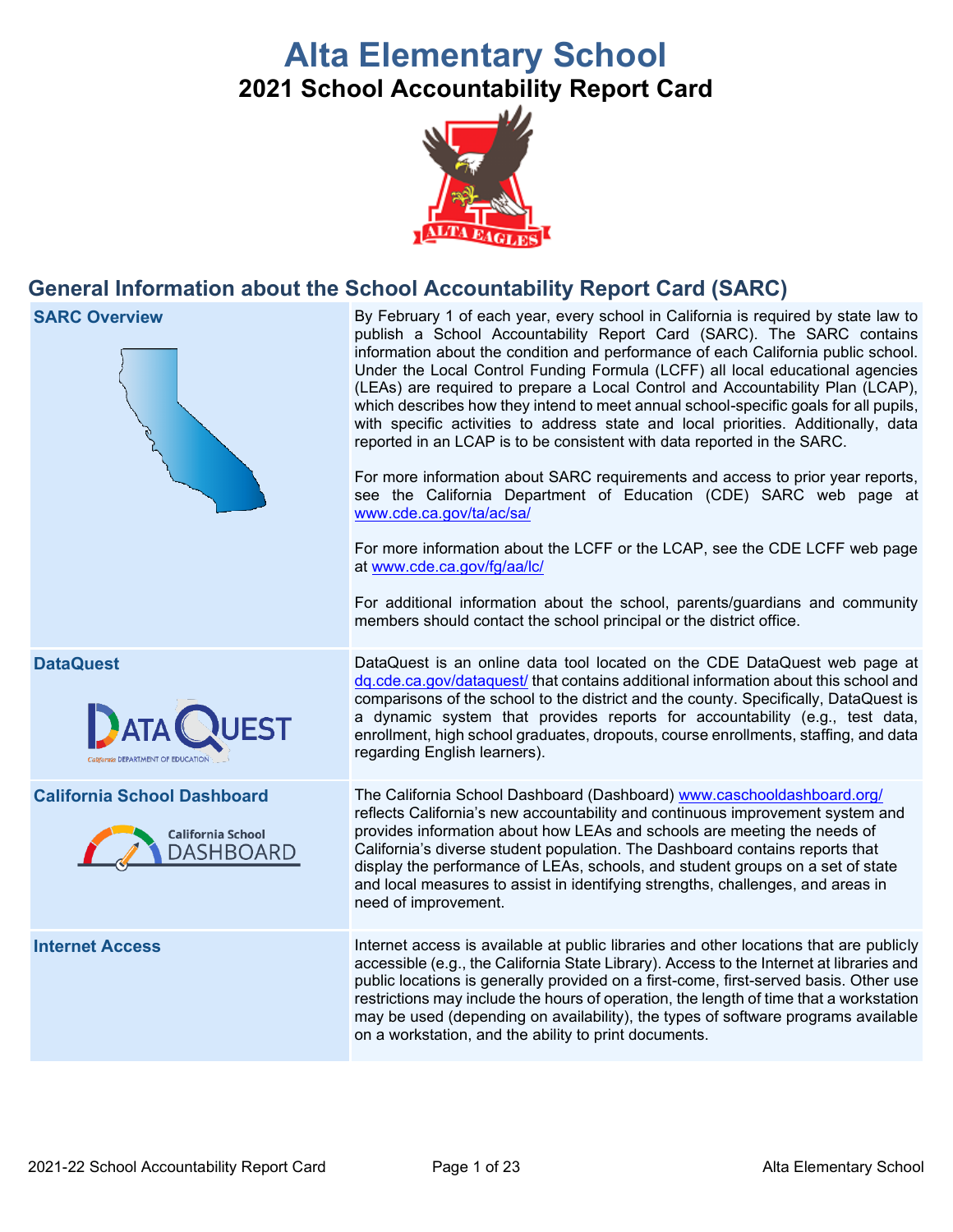### **2021-22 School Contact Information**

| <b>School Name</b>                       | Alta Elementary School  |
|------------------------------------------|-------------------------|
| <b>Street</b>                            | 21771 E. Parlier Avenue |
| City, State, Zip                         | Reedley, CA 93654       |
| <b>Phone Number</b>                      | (559) 305-7210          |
| <b>Principal</b>                         | Rosemary Ruvalcaba      |
| <b>Email Address</b>                     | ruvalcaba-r@kcusd.com   |
| <b>School Website</b>                    | https://alta.kcusd.com/ |
| <b>County-District-School (CDS) Code</b> | 10622656006738          |

| <b>2021-22 District Contact Information</b> |                                            |  |  |  |
|---------------------------------------------|--------------------------------------------|--|--|--|
| <b>District Name</b>                        | Kings Canyon Joint Unified School District |  |  |  |
| <b>Phone Number</b>                         | 559.305.7010                               |  |  |  |
| Superintendent                              | John Campbell                              |  |  |  |
| <b>Email Address</b>                        | guzman-j@kcusd.com                         |  |  |  |
| <b>District Website Address</b>             | https://www.kcusd.com                      |  |  |  |

### **2021-22 School Overview**

### **School Description**

Alta Elementary School opened in 1955 at its current site and is situated midway between Reedley and Orange Cove. The school serves approximately 349 students in grades K-5 during the 2021-22 school year and includes a staff of 19 teachers. Alta Elementary School teachers and staff are dedicated to ensuring the academic success of every student and providing a safe and productive learning experience. In the fall of 2020, Alta Elementary School Launched a Spanish Dual Immersion program in kindergarten and added first grade Dual Immersion in 2021.

### **School Mission Statement**

Alta Elementary School is dedicated to enhancing the education of its students by helping them to become purposeful, productive, and confident citizens. The goal of every staff member is to help students to reach their full potential. The program at Alta Elementary encourages children to advance beyond grade level expectations. Every resource available is used to help students advance to their highest academic standards.

Alta Elementary School is committed to working with students, parents, and community to make the children's learning experiences positive ones that encourage social development and academic growth.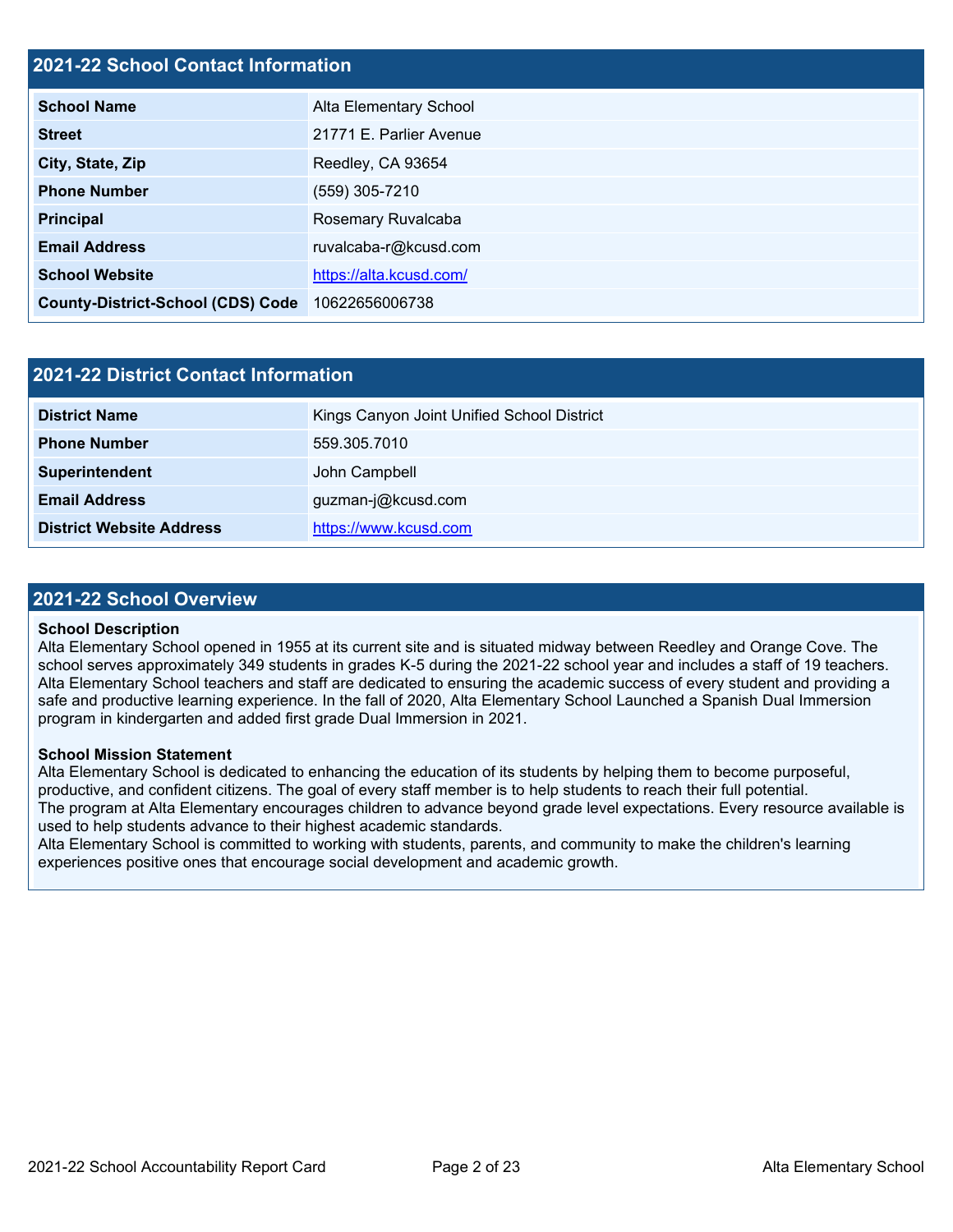# **About this School**

| 2020-21 Student Enrollment by Grade Level |                           |  |  |  |  |
|-------------------------------------------|---------------------------|--|--|--|--|
| <b>Grade Level</b>                        | <b>Number of Students</b> |  |  |  |  |
| Kindergarten                              | 75                        |  |  |  |  |
| Grade 1                                   | 53                        |  |  |  |  |
| Grade 2                                   | 53                        |  |  |  |  |
| Grade 3                                   | 52                        |  |  |  |  |
| Grade 4                                   | 58                        |  |  |  |  |
| Grade 5                                   | 61                        |  |  |  |  |
| <b>Total Enrollment</b>                   | 352                       |  |  |  |  |

## **2020-21 Student Enrollment by Student Group**

| <b>Student Group</b>                   | <b>Percent of Total Enrollment</b> |
|----------------------------------------|------------------------------------|
| Asian                                  | 0.6                                |
| <b>Hispanic or Latino</b>              | 92.3                               |
| <b>Two or More Races</b>               | 1.7                                |
| <b>White</b>                           | 5.4                                |
| <b>English Learners</b>                | 48.9                               |
| <b>Socioeconomically Disadvantaged</b> | 91.2                               |
| <b>Students with Disabilities</b>      | 5.7                                |

# **A. Conditions of Learning State Priority: Basic**

The SARC provides the following information relevant to the State priority: Basic (Priority 1):

- Degree to which teachers are appropriately assigned and fully credentialed in the subject area and for the pupils they are teaching;
	- Pupils have access to standards-aligned instructional materials; and
- School facilities are maintained in good repair

Note: For more information refer to the Updated Teacher Equity Definitions web page at<https://www.cde.ca.gov/pd/ee/teacherequitydefinitions.asp>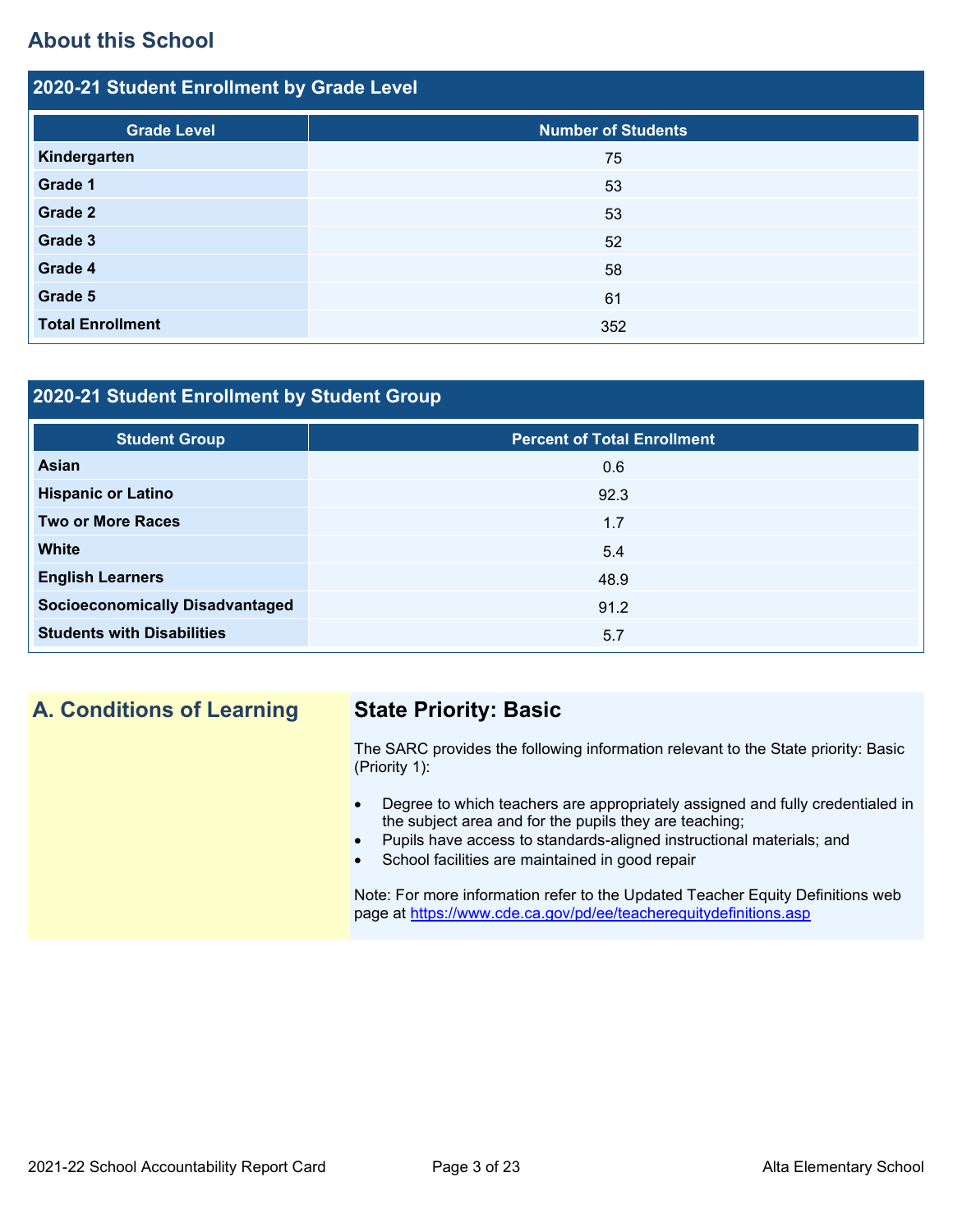| 2019-20 Teacher Preparation and Placement                                                       |         |  |  |  |
|-------------------------------------------------------------------------------------------------|---------|--|--|--|
| <b>Authorization/Assignment</b>                                                                 | 2019-20 |  |  |  |
| Fully (Preliminary or Clear) Credentialed for Subject and Student Placement (properly assigned) |         |  |  |  |
| <b>Intern Credential Holders Properly Assigned</b>                                              |         |  |  |  |
| Teachers Without Credentials and Misassignments ("ineffective" under ESSA)                      |         |  |  |  |
| Credentialed Teachers Assigned Out-of-Field ("out-of-field" under ESSA)                         |         |  |  |  |
| <b>Unknown</b>                                                                                  |         |  |  |  |
| <b>Total Teaching Positions</b>                                                                 |         |  |  |  |

Note: The data in this table is based on Full Time Equivalent (FTE) status. One FTE equals one staff member working full time; one FTE could also represent two staff members who each work 50 percent of full time. Additionally, an assignment is defined as a position that an educator is assigned to based on setting, subject, and grade level. An authorization is defined as the services that an educator is authorized to provide to students.

# **2019-20 Teachers Without Credentials and Misassignments (considered "ineffective" under ESSA) Authorization/Assignment 2019-20 Permits and Waivers Misassignments Vacant Positions Total Teachers Without Credentials and Misassignments**

| 2019-20 Credentialed Teachers Assigned Out-of-Field (considered "out-of-field" under ESSA) |         |  |  |  |
|--------------------------------------------------------------------------------------------|---------|--|--|--|
| <b>Indicator</b>                                                                           | 2019-20 |  |  |  |
| Credentialed Teachers Authorized on a Permit or Waiver                                     |         |  |  |  |
| <b>Local Assignment Options</b>                                                            |         |  |  |  |
| <b>Total Out-of-Field Teachers</b>                                                         |         |  |  |  |

| 2019-20 Class Assignments                                                                                                                           |         |
|-----------------------------------------------------------------------------------------------------------------------------------------------------|---------|
| <b>Indicator</b>                                                                                                                                    | 2019-20 |
| <b>Misassignments for English Learners</b><br>(a percentage of all the classes with English learners taught by teachers that are misassigned)       |         |
| No credential, permit or authorization to teach<br>(a percentage of all the classes taught by teachers with no record of an authorization to teach) |         |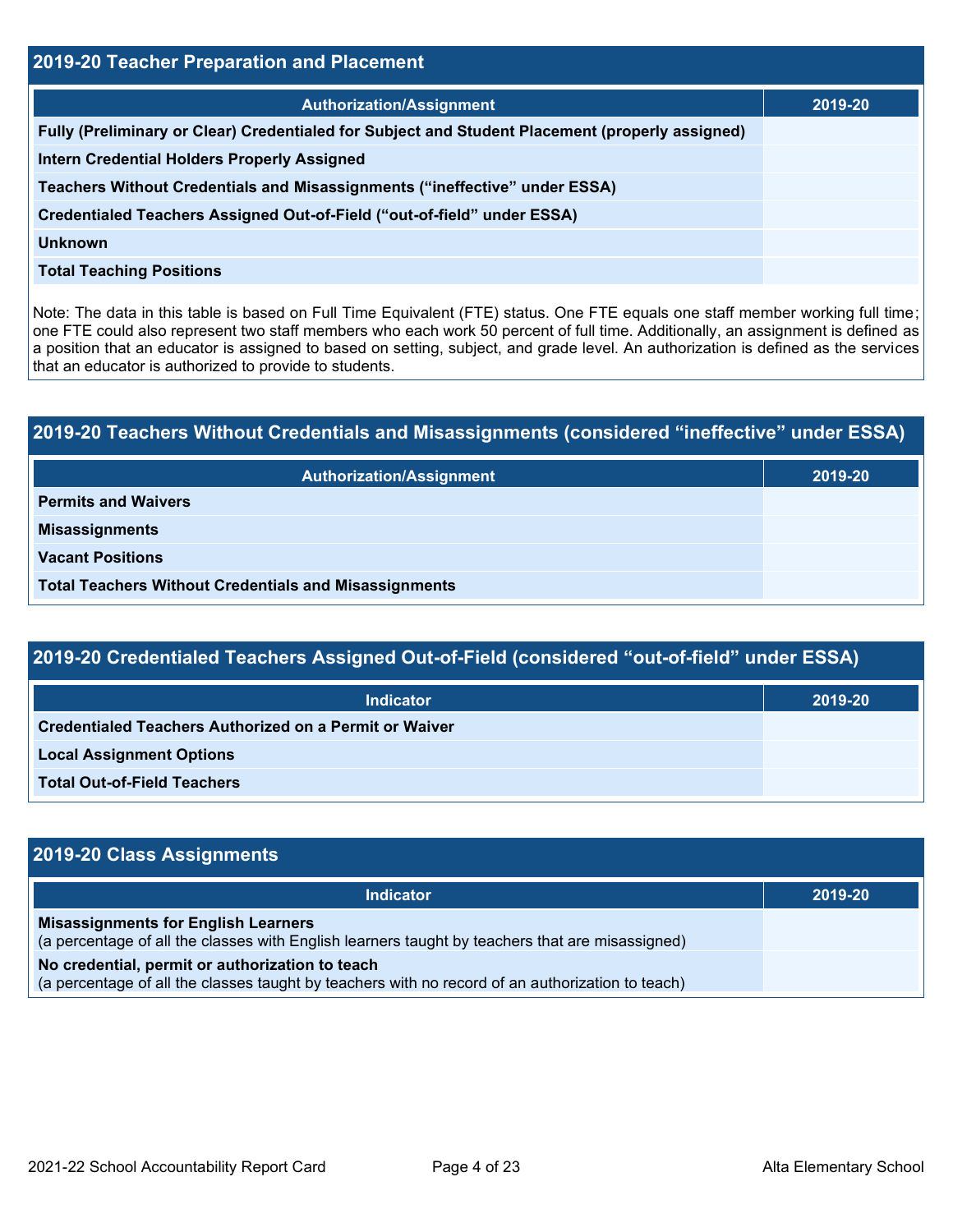### **2021-22 Quality, Currency, Availability of Textbooks and Other Instructional Materials**

A district textbook adoption committee is established for the process of textbook adoption. Each school site or grade level is represented on each textbook adoption committee. At Alta Elementary School, there are sufficient textbooks and instructional materials for each of the core content areas. Each pupil, including English Learners, have access to district adopted texts, workbooks, or other supplemental instructional materials to use in class and to take home.

### **Year and month in which the data were collected** August 2021

| <b>Subject</b>                                         | Textbooks and Other Instructional Materials/year of<br><b>Adoption</b> | <b>From</b><br><b>Most</b><br><b>Recent</b><br><b>Adoption</b> | <b>Percent</b><br><b>Students</b><br><b>Lacking Own</b><br><b>Assigned</b><br>Copy |
|--------------------------------------------------------|------------------------------------------------------------------------|----------------------------------------------------------------|------------------------------------------------------------------------------------|
| <b>Reading/Language Arts</b>                           | Grades TK-5 : Engage NY (June 2014)                                    | <b>Yes</b>                                                     | $0\%$                                                                              |
| <b>Mathematics</b>                                     | Grades TK-5 : Engage NY (June 2014)                                    | <b>Yes</b>                                                     | $0\%$                                                                              |
| <b>Science</b>                                         | Grades K-5 Amplify Science, 2020                                       | <b>Yes</b>                                                     | 0%                                                                                 |
| <b>History-Social Science</b>                          | Scott Foresman, It's Revolutionary, 2005 edition                       | <b>Yes</b>                                                     | $0\%$                                                                              |
| <b>Foreign Language</b>                                | <b>NA</b>                                                              |                                                                | <b>NA</b>                                                                          |
| <b>Health</b>                                          | <b>NA</b>                                                              |                                                                | <b>NA</b>                                                                          |
| <b>Visual and Performing Arts</b>                      | N/A                                                                    |                                                                | <b>NA</b>                                                                          |
| <b>Science Laboratory Equipment</b><br>$(grades 9-12)$ | N/A                                                                    |                                                                | <b>NA</b>                                                                          |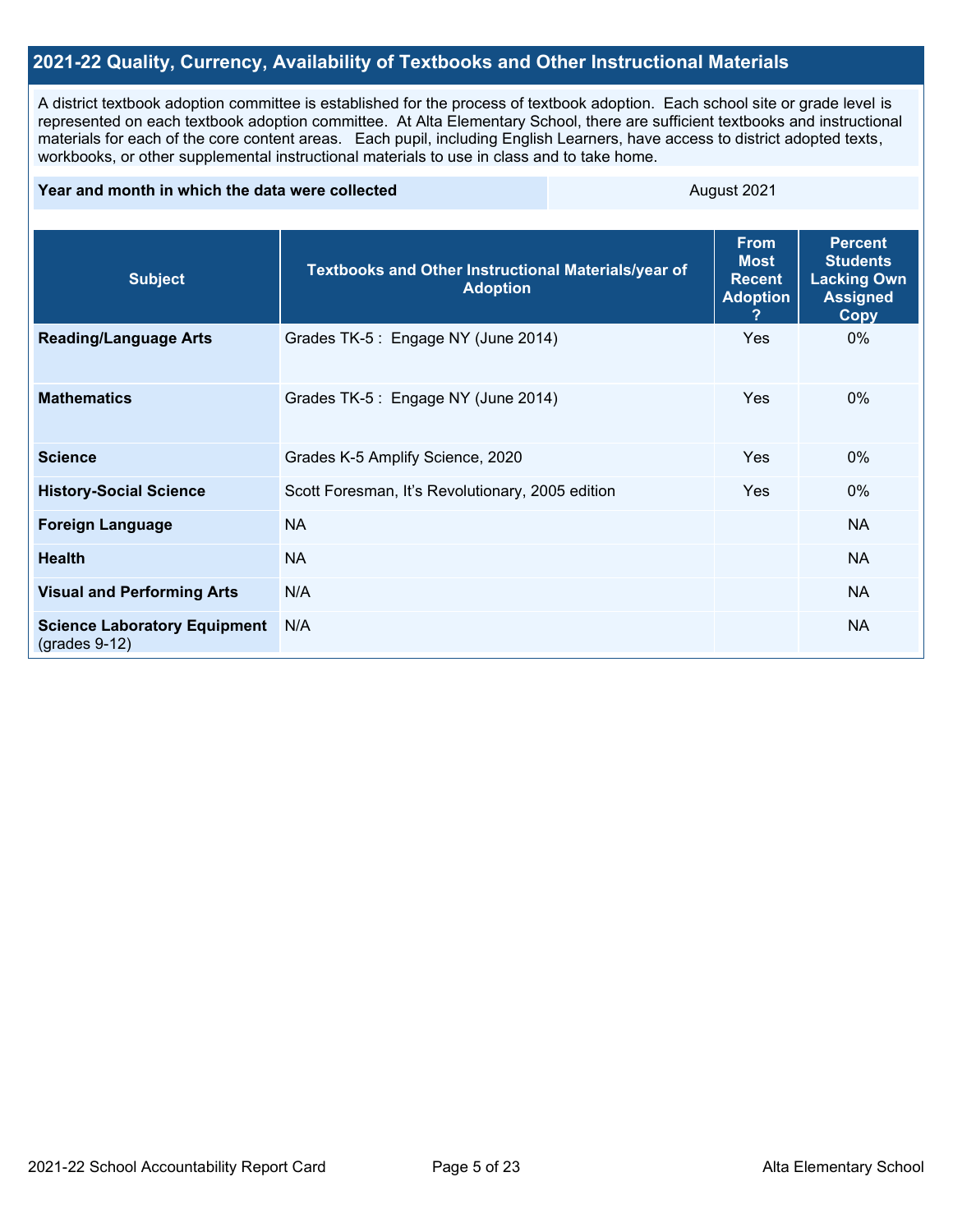### **School Facility Conditions and Planned Improvements**

The district takes great effort to ensure that all schools are clean, safe, and functional. To assist in this effort, the district uses a facility survey instrument developed by the State of California Office of Public School Construction. The results of this survey are available at the KCUSD Business Office.

Below is more specific information on the condition of the school and the efforts made to ensure that students are provided with a clean, safe, and functional learning environment. Additional information about the condition of the school's facilities may be obtained by speaking with the school principal.

Alta Elementary School has 19 classrooms, a multipurpose room, a library and an administration building. The main campus was built in 1955. Additional relocatable classrooms were constructed in 1990, 2001, and 2002. In 2019-2020, gravel was added to the existing parking area.

District maintenance staff ensures that the repairs necessary to keep the school in good repair and working order are completed in a timely manner. A work order process is used to ensure efficient service and ensures that emergency repairs are given the highest priority.

The Director of Maintenance, Custodial Supervisor, and the site principal work cooperatively with the custodial staff to develop cleaning schedules to ensure a clean and safe school.

The district participates in the State School Deferred Maintenance Program, which provides state matching funds on a dollar for dollar basis to assist school districts with expenditures for major repair or replacement of existing school building components. Typically, this includes roofing, plumbing, heating, air conditioning, electrical systems, interior or exterior painting, and floor systems.

### **Year and month of the most recent FIT report** All Allen All Allen All Allen All Allen All Allen All All All All

**System Inspected Rate Good Rate Fair Rate Poor Repair Needed and Action Taken or Planned Systems:** Gas Leaks, Mechanical/HVAC, Sewer X **Interior:** Interior Surfaces X **Cleanliness:** Overall Cleanliness, Pest/Vermin Infestation X **Electrical** Electrical **Electrical** Manual Constanting Constanting X Light fixture on kitchen roof top not working. Electrician to repair. **Restrooms/Fountains:** Restrooms, Sinks/ Fountains X **Safety:** Fire Safety, Hazardous Materials X Bathroom doors are too heavy for students to open, maintenance is proposing to replace door closures. **Structural:** Structural Damage, Roofs X **External:** Playground/School Grounds, Windows/ Doors/Gates/Fences X Broken sprinklers, grounds to replace. Branch from playground tree fell, grounds removed.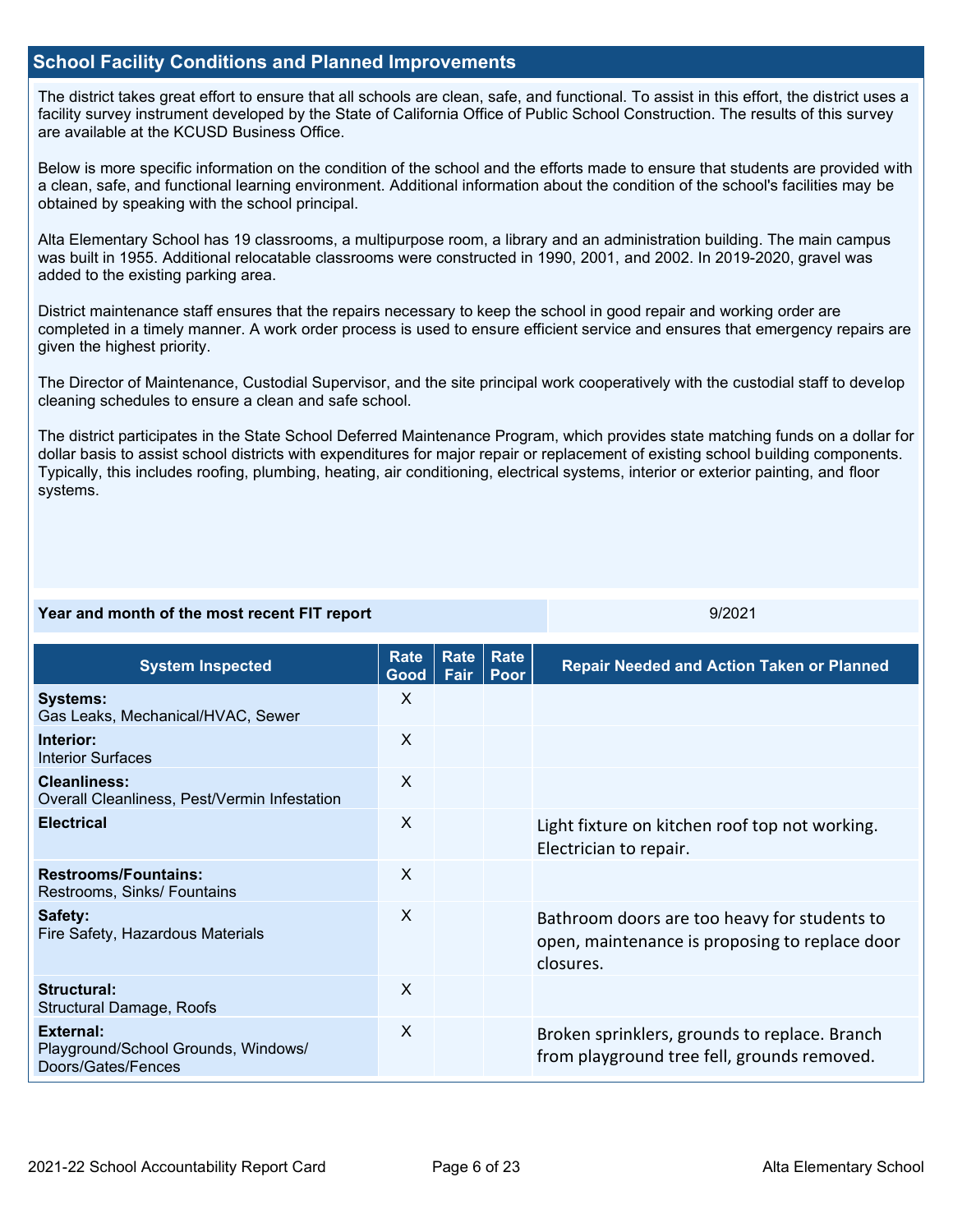| <b>Overall Facility Rate</b> |      |      |             |
|------------------------------|------|------|-------------|
| <b>Exemplary</b>             | Good | Fair | <b>Poor</b> |
|                              |      |      |             |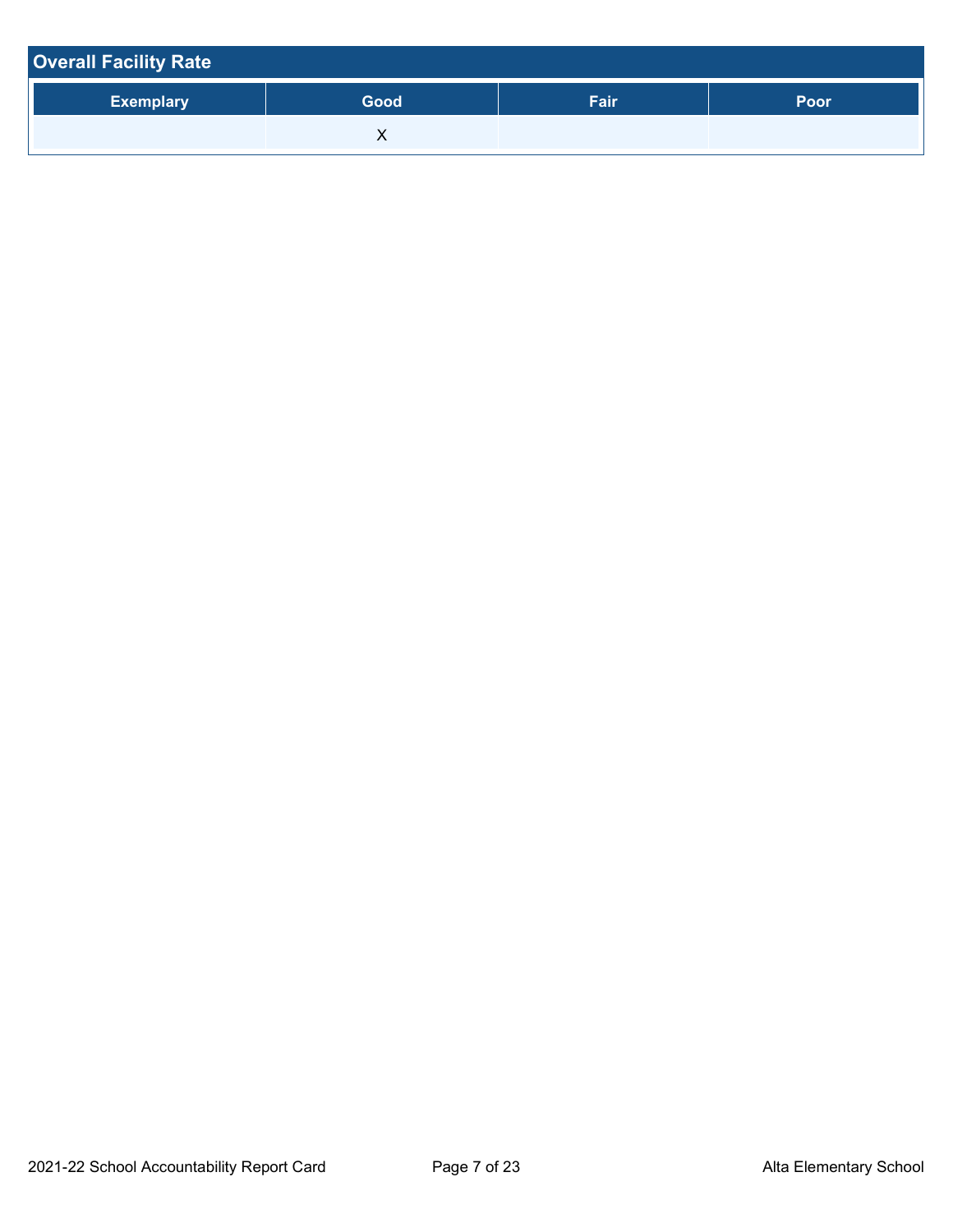# **B. Pupil Outcomes State Priority: Pupil Achievement**

The SARC provides the following information relevant to the State priority: Pupil Achievement (Priority 4):

### **Statewide Assessments**

(i.e., California Assessment of Student Performance and Progress [CAASPP] System includes the Smarter Balanced Summative Assessments for students in the general education population and the California Alternate Assessments [CAAs] for English language arts/literacy [ELA] and mathematics given in grades three through eight and grade eleven. Only eligible students may participate in the administration of the CAAs. CAAs items are aligned with alternate achievement standards, which are linked with the Common Core State Standards [CCSS] for students with the most significant cognitive disabilities).

The CAASPP System encompasses the following assessments and student participation requirements:

- 1. **Smarter Balanced Summative Assessments and CAAs for ELA** in grades three through eight and grade eleven.
- 2. **Smarter Balanced Summative Assessments and CAAs for mathematics** in grades three through eight and grade eleven.
- 3. **California Science Test (CAST) and CAAs for Science** in grades five, eight, and once in high school (i.e., grade ten, eleven, or twelve).

### **SARC Reporting in the 2020-2021 School Year Only**

Where the most viable option, LEAs were required to administer the statewide summative assessment in ELA and mathematics. Where a statewide summative assessment was not the most viable option for the LEA (or for one or more gradelevel[s] within the LEA) due to the pandemic, LEAs were allowed to report results from a different assessment that met the criteria established by the State Board of Education (SBE) on March 16, 2021. The assessments were required to be:

- Aligned with CA CCSS for ELA and mathematics;
- Available to students in grades 3 through 8, and grade 11; and
- Uniformly administered across a grade, grade span, school, or district to all eligible students.

### **Options**

Note that the CAAs could only be administered in-person following health and safety requirements. If it was not viable for the LEA to administer the CAAs in person with health and safety guidelines in place, the LEA was directed to not administer the tests. There were no other assessment options available for the CAAs. Schools administered the Smarter Balanced Summative Assessments for ELA and mathematics, other assessments that meet the SBE criteria, or a combination of both, and they could only choose one of the following:

- Smarter Balanced ELA and mathematics summative assessments;
- Other assessments meeting the SBE criteria; or
- Combination of Smarter Balanced ELA and mathematics summative assessments and other assessments.

The percentage of students who have successfully completed courses that satisfy the requirements for entrance to the University of California and the California State University, or career technical education sequences or programs of study.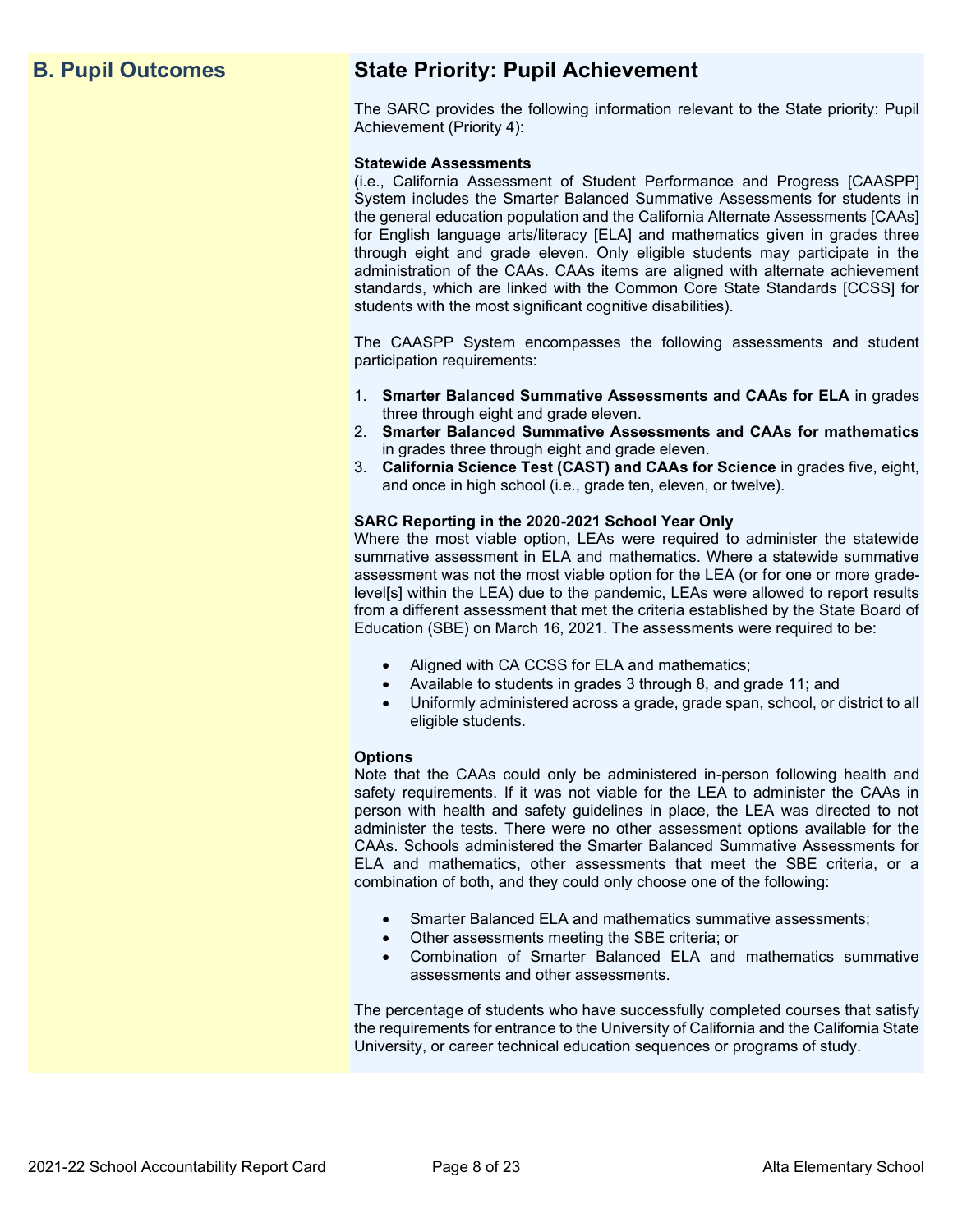### **Percentage of Students Meeting or Exceeding the State Standard on CAASPP**

This table displays CAASPP test results in ELA and mathematics for all students grades three through eight and grade eleven taking and completing a state-administered assessment.

The 2019-2020 data cells with N/A values indicate that the 2019-2020 data are not available due to the COVID-19 pandemic and resulting summative test suspension. The Executive Order N-30-20 was issued which waived the assessment, accountability, and reporting requirements for the 2019-2020 school year.

The 2020-2021 data cells have N/A values because these data are not comparable to other year data due to the COVID-19 pandemic during the 2020-2021 school year. Where the CAASPP assessments in ELA and/or mathematics is not the most viable option, the LEAs were allowed to administer local assessments. Therefore, the 2020-2021 data between school years for the school, district, state are not an accurate comparison. As such, it is inappropriate to compare results of the 2020-2021 school year to other school years.

| <b>Subject</b>                                                       | <b>School</b><br>2019-20 | <b>School</b><br>2020-21 | <b>District</b><br>2019-20 | <b>District</b><br>2020-21 | <b>State</b><br>2019-20 | <b>State</b><br>2020-21 |
|----------------------------------------------------------------------|--------------------------|--------------------------|----------------------------|----------------------------|-------------------------|-------------------------|
| <b>English Language Arts/Literacy</b><br>$\left($ grades 3-8 and 11) | N/A                      | N/A                      | N/A                        | N/A                        | N/A                     | N/A                     |
| <b>Mathematics</b><br>$(grades 3-8 and 11)$                          | N/A                      | N/A                      | N/A                        | N/A                        | N/A                     | N/A                     |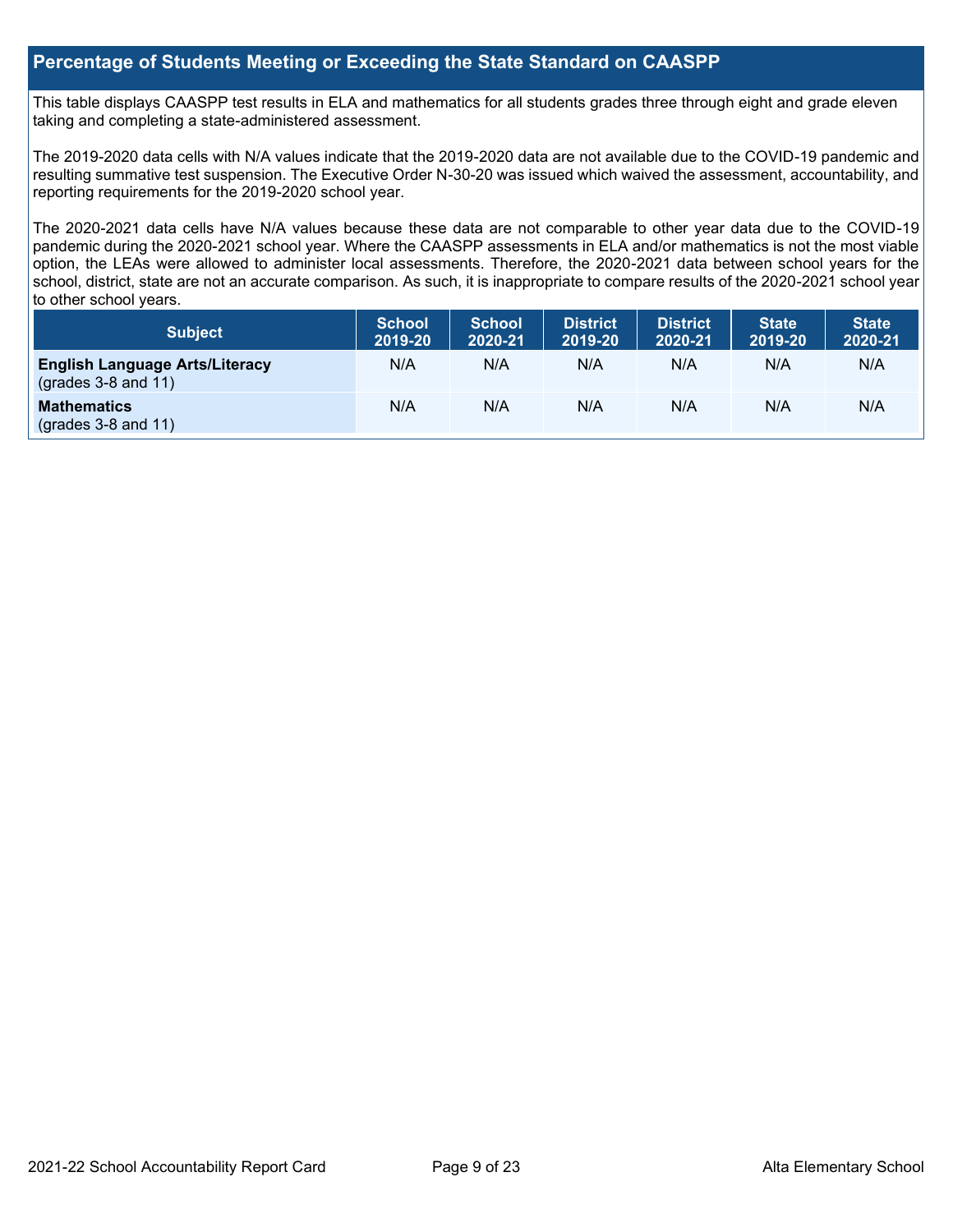### **2020-21 CAASPP Test Results in ELA by Student Group**

This table displays CAASPP test results in ELA by student group for students grades three through eight and grade eleven taking and completing a state-administered assessment. The CDE will populate this table for schools in cases where the school administered the CAASPP assessment. In cases where the school administered a local assessment instead of CAASPP, the CDE will populate this table with "NT" values, meaning this school did not test students using the CAASPP. See the local assessment(s) table for more information.

| <b>CAASPP</b><br><b>Student Groups</b>               | <b>CAASPP</b><br><b>Total</b><br><b>Enrollment</b> | <b>CAASPP</b><br><b>Number</b><br><b>Tested</b> | <b>CAASPP</b><br><b>Percent</b><br><b>Tested</b> | <b>CAASPP</b><br><b>Percent</b><br><b>Not Tested</b> | <b>CAASPP</b><br><b>Percent</b><br>Met or<br><b>Exceeded</b> |
|------------------------------------------------------|----------------------------------------------------|-------------------------------------------------|--------------------------------------------------|------------------------------------------------------|--------------------------------------------------------------|
| <b>All Students</b>                                  | 171                                                | 168                                             | 98.25                                            | 1.75                                                 | 24.4                                                         |
| <b>Female</b>                                        | 94                                                 | 93                                              | 98.94                                            | 1.06                                                 | 26.88                                                        |
| <b>Male</b>                                          | 77                                                 | 75                                              | 97.4                                             | 2.6                                                  | 21.33                                                        |
| American Indian or Alaska Native                     | $\mathbf 0$                                        | $\pmb{0}$                                       | $\mathbf 0$                                      | $\overline{0}$                                       | 0                                                            |
| <b>Asian</b>                                         | $-$                                                | $\overline{\phantom{a}}$                        | --                                               | $\overline{a}$                                       | --                                                           |
| <b>Black or African American</b>                     | $\Omega$                                           | $\mathbf 0$                                     | $\Omega$                                         | $\Omega$                                             | $\Omega$                                                     |
| <b>Filipino</b>                                      | $\Omega$                                           | $\mathbf{0}$                                    | $\mathbf{0}$                                     | $\mathbf{0}$                                         | $\mathbf{0}$                                                 |
| <b>Hispanic or Latino</b>                            | 159                                                | 156                                             | 98.11                                            | 1.89                                                 | 23.08                                                        |
| <b>Native Hawaiian or Pacific Islander</b>           | $\mathbf 0$                                        | $\mathbf 0$                                     | 0                                                | $\mathbf 0$                                          | $\mathbf 0$                                                  |
| <b>Two or More Races</b>                             | --                                                 | $\overline{\phantom{m}}$                        | --                                               | --                                                   | --                                                           |
| <b>White</b>                                         | --                                                 | $\overline{\phantom{m}}$                        | --                                               | $\sim$                                               | --                                                           |
| <b>English Learners</b>                              | 69                                                 | 67                                              | 97.1                                             | 2.9                                                  | 11.94                                                        |
| <b>Foster Youth</b>                                  | $\qquad \qquad -$                                  | $\overline{\phantom{a}}$                        | --                                               | --                                                   | --                                                           |
| <b>Homeless</b>                                      | --                                                 | $\sim$                                          | --                                               | --                                                   |                                                              |
| <b>Military</b>                                      | $\Omega$                                           | $\mathbf 0$                                     | $\Omega$                                         | $\mathbf{0}$                                         | 0                                                            |
| <b>Socioeconomically Disadvantaged</b>               | 160                                                | 157                                             | 98.13                                            | 1.87                                                 | 22.29                                                        |
| <b>Students Receiving Migrant Education Services</b> | 18                                                 | 18                                              | 100                                              | $\mathbf 0$                                          | 16.67                                                        |
| <b>Students with Disabilities</b>                    | $\qquad \qquad -$                                  | $\sim$                                          | --                                               | --                                                   | --                                                           |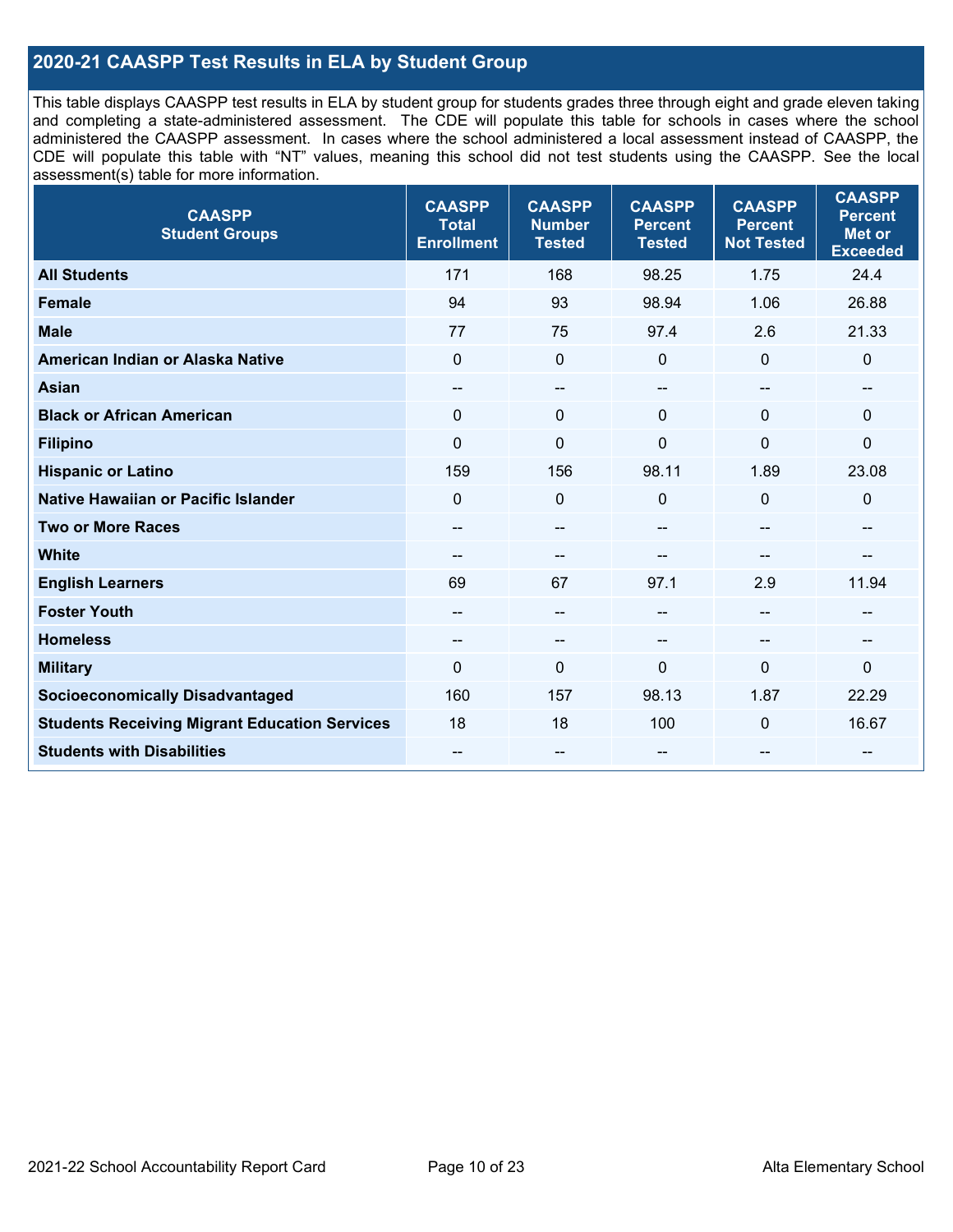### **2020-21 CAASPP Test Results in Math by Student Group**

This table displays CAASPP test results in Math by student group for students grades three through eight and grade eleven taking and completing a state-administered assessment. The CDE will populate this table for schools in cases where the school administered the CAASPP assessment. In cases where the school administered a local assessment instead of CAASPP, the CDE will populate this table with "NT" values, meaning this school did not test students using the CAASPP. See the local assessment(s) table for more information.

| <b>CAASPP</b><br><b>Student Groups</b>               | <b>CAASPP</b><br><b>Total</b><br><b>Enrollment</b> | <b>CAASPP</b><br><b>Number</b><br><b>Tested</b> | <b>CAASPP</b><br><b>Percent</b><br><b>Tested</b> | <b>CAASPP</b><br><b>Percent</b><br><b>Not Tested</b> | <b>CAASPP</b><br><b>Percent</b><br><b>Met or</b><br><b>Exceeded</b> |
|------------------------------------------------------|----------------------------------------------------|-------------------------------------------------|--------------------------------------------------|------------------------------------------------------|---------------------------------------------------------------------|
| <b>All Students</b>                                  | 171                                                | 168                                             | 98.25                                            | 1.75                                                 | 22.02                                                               |
| <b>Female</b>                                        | 94                                                 | 93                                              | 98.94                                            | 1.06                                                 | 20.43                                                               |
| <b>Male</b>                                          | 77                                                 | 75                                              | 97.40                                            | 2.60                                                 | 24.00                                                               |
| American Indian or Alaska Native                     | $\mathbf 0$                                        | $\pmb{0}$                                       | $\mathbf 0$                                      | 0                                                    | $\pmb{0}$                                                           |
| <b>Asian</b>                                         | $\overline{\phantom{a}}$                           | --                                              | --                                               | --                                                   | --                                                                  |
| <b>Black or African American</b>                     | $\mathbf{0}$                                       | $\Omega$                                        | $\mathbf 0$                                      | $\Omega$                                             | $\mathbf 0$                                                         |
| <b>Filipino</b>                                      | $\mathbf 0$                                        | $\mathbf 0$                                     | $\mathbf 0$                                      | $\Omega$                                             | $\mathbf 0$                                                         |
| <b>Hispanic or Latino</b>                            | 159                                                | 156                                             | 98.11                                            | 1.89                                                 | 21.15                                                               |
| <b>Native Hawaiian or Pacific Islander</b>           | $\mathbf 0$                                        | $\mathbf 0$                                     | $\mathbf{0}$                                     | 0                                                    | $\mathbf 0$                                                         |
| <b>Two or More Races</b>                             | --                                                 | --                                              | --                                               | --                                                   | $- -$                                                               |
| <b>White</b>                                         | $\qquad \qquad -$                                  | --                                              | --                                               | --                                                   | --                                                                  |
| <b>English Learners</b>                              | 69                                                 | 67                                              | 97.10                                            | 2.90                                                 | 4.48                                                                |
| <b>Foster Youth</b>                                  | --                                                 | --                                              | --                                               | --                                                   |                                                                     |
| <b>Homeless</b>                                      | $\qquad \qquad -$                                  | $\qquad \qquad -$                               | $\overline{\phantom{a}}$                         | $\overline{\phantom{a}}$                             | $\hspace{0.05cm}$                                                   |
| <b>Military</b>                                      | $\overline{0}$                                     | 0                                               | $\mathbf{0}$                                     | $\overline{0}$                                       | $\mathbf 0$                                                         |
| <b>Socioeconomically Disadvantaged</b>               | 160                                                | 157                                             | 98.13                                            | 1.87                                                 | 20.38                                                               |
| <b>Students Receiving Migrant Education Services</b> | 18                                                 | 18                                              | 100.00                                           | 0.00                                                 | 11.11                                                               |
| <b>Students with Disabilities</b>                    | --                                                 | --                                              |                                                  |                                                      | --                                                                  |

### **2020-21 Local Assessment Test Results in ELA by Student Group**

This table displays Local Assessment test results in ELA by student group for students grades three through eight and grade eleven. LEAs/schools will populate this table for schools in cases where the school administered a local assessment. In cases where the school administered the CAASPP assessment, LEAs/schools will populate this table with "N/A" values in all cells, meaning this table is Not Applicable for this school.

| N/A<br><b>Student Groups</b>     | N/A<br><b>Total</b><br><b>Enrollment</b> | N/A<br><b>Number</b><br><b>Tested</b> | N/A<br><b>Percent</b><br><b>Tested</b> | N/A<br><b>Percent</b><br><b>Not Tested</b> | N/A<br><b>Percent</b><br><b>At or Above</b><br><b>Grade Level</b> |
|----------------------------------|------------------------------------------|---------------------------------------|----------------------------------------|--------------------------------------------|-------------------------------------------------------------------|
| <b>All Students</b>              | N/A                                      | N/A                                   | N/A                                    | N/A                                        | N/A                                                               |
| <b>Female</b>                    | N/A                                      | N/A                                   | N/A                                    | N/A                                        | N/A                                                               |
| <b>Male</b>                      | N/A                                      | N/A                                   | N/A                                    | N/A                                        | N/A                                                               |
| American Indian or Alaska Native | N/A                                      | N/A                                   | N/A                                    | N/A                                        | N/A                                                               |
| <b>Asian</b>                     | N/A                                      | N/A                                   | N/A                                    | N/A                                        | N/A                                                               |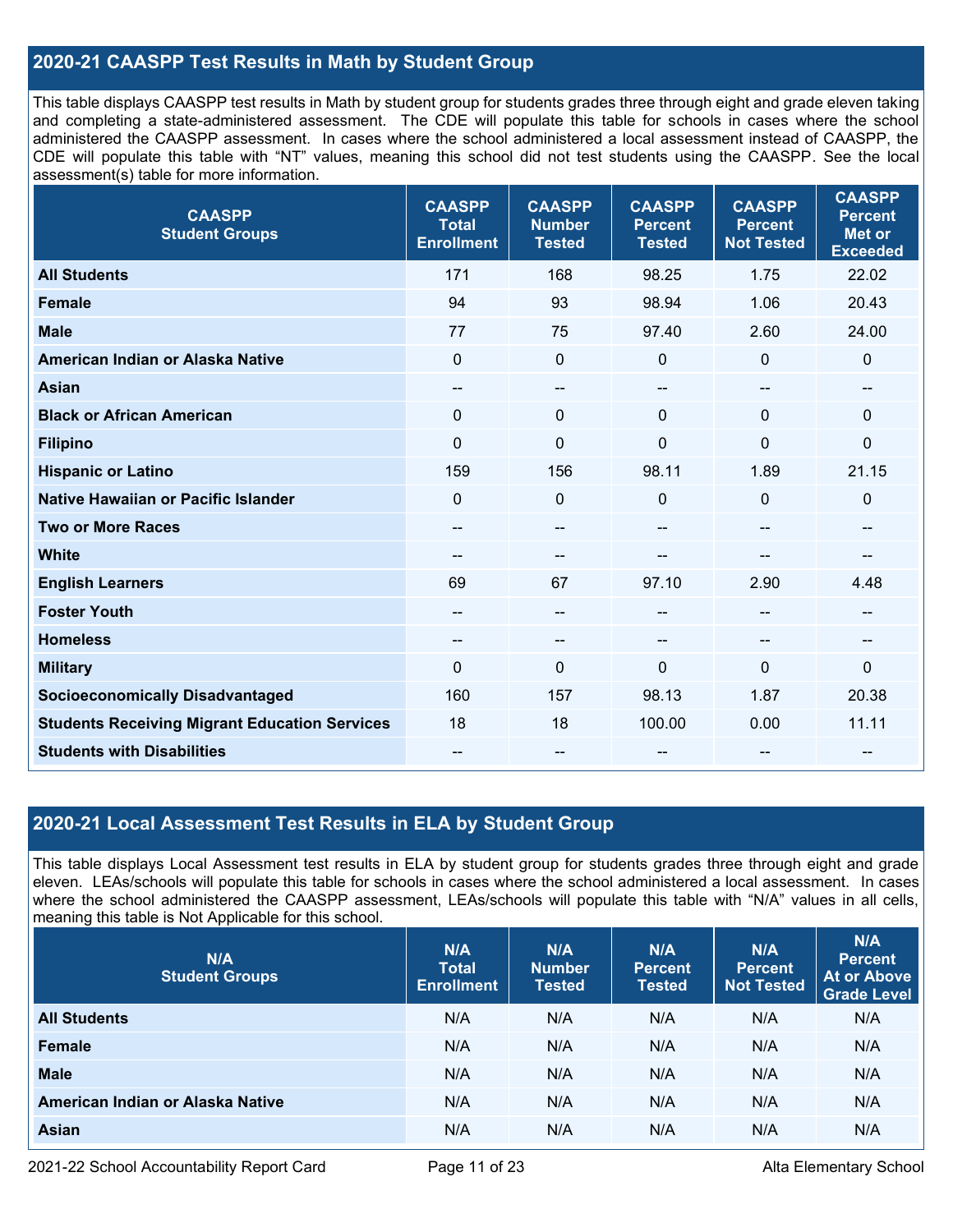| <b>Black or African American</b>                                                          | N/A | N/A | N/A | N/A | N/A |
|-------------------------------------------------------------------------------------------|-----|-----|-----|-----|-----|
| <b>Filipino</b>                                                                           | N/A | N/A | N/A | N/A | N/A |
| <b>Hispanic or Latino</b>                                                                 | N/A | N/A | N/A | N/A | N/A |
| Native Hawaiian or Pacific Islander                                                       | N/A | N/A | N/A | N/A | N/A |
| <b>Two or More Races</b>                                                                  | N/A | N/A | N/A | N/A | N/A |
| White                                                                                     | N/A | N/A | N/A | N/A | N/A |
| <b>English Learners</b>                                                                   | N/A | N/A | N/A | N/A | N/A |
| <b>Foster Youth</b>                                                                       | N/A | N/A | N/A | N/A | N/A |
| <b>Homeless</b>                                                                           | N/A | N/A | N/A | N/A | N/A |
| <b>Military</b>                                                                           | N/A | N/A | N/A | N/A | N/A |
| <b>Socioeconomically Disadvantaged</b>                                                    | N/A | N/A | N/A | N/A | N/A |
| <b>Students Receiving Migrant Education Services</b>                                      | N/A | N/A | N/A | N/A | N/A |
| <b>Students with Disabilities</b>                                                         | N/A | N/A | N/A | N/A | N/A |
| *At or above the grade-level standard in the context of the local assessment administered |     |     |     |     |     |

\*At or above the grade-level standard in the context of the local assessment administered.

## **2020-21 Local Assessment Test Results in Math by Student Group**

This table displays Local Assessment test results in Math by student group for students grades three through eight and grade eleven. LEAs/schools will populate this table for schools in cases where the school administered a local assessment. In cases where the school administered the CAASPP assessment, LEAs/schools will populate this table with "N/A" values in all cells, meaning this table is Not Applicable for this school.

| N/A<br><b>Student Groups</b>                         | N/A<br><b>Total</b><br><b>Enrollment</b> | N/A<br><b>Number</b><br><b>Tested</b> | N/A<br><b>Percent</b><br><b>Tested</b> | N/A<br><b>Percent</b><br><b>Not Tested</b> | N/A<br><b>Percent</b><br><b>At or Above</b><br><b>Grade Level</b> |
|------------------------------------------------------|------------------------------------------|---------------------------------------|----------------------------------------|--------------------------------------------|-------------------------------------------------------------------|
| <b>All Students</b>                                  | N/A                                      | N/A                                   | N/A                                    | N/A                                        | N/A                                                               |
| <b>Female</b>                                        | N/A                                      | N/A                                   | N/A                                    | N/A                                        | N/A                                                               |
| <b>Male</b>                                          | N/A                                      | N/A                                   | N/A                                    | N/A                                        | N/A                                                               |
| American Indian or Alaska Native                     | N/A                                      | N/A                                   | N/A                                    | N/A                                        | N/A                                                               |
| <b>Asian</b>                                         | N/A                                      | N/A                                   | N/A                                    | N/A                                        | N/A                                                               |
| <b>Black or African American</b>                     | N/A                                      | N/A                                   | N/A                                    | N/A                                        | N/A                                                               |
| <b>Filipino</b>                                      | N/A                                      | N/A                                   | N/A                                    | N/A                                        | N/A                                                               |
| <b>Hispanic or Latino</b>                            | N/A                                      | N/A                                   | N/A                                    | N/A                                        | N/A                                                               |
| Native Hawaiian or Pacific Islander                  | N/A                                      | N/A                                   | N/A                                    | N/A                                        | N/A                                                               |
| <b>Two or More Races</b>                             | N/A                                      | N/A                                   | N/A                                    | N/A                                        | N/A                                                               |
| <b>White</b>                                         | N/A                                      | N/A                                   | N/A                                    | N/A                                        | N/A                                                               |
| <b>English Learners</b>                              | N/A                                      | N/A                                   | N/A                                    | N/A                                        | N/A                                                               |
| <b>Foster Youth</b>                                  | N/A                                      | N/A                                   | N/A                                    | N/A                                        | N/A                                                               |
| <b>Homeless</b>                                      | N/A                                      | N/A                                   | N/A                                    | N/A                                        | N/A                                                               |
| <b>Military</b>                                      | N/A                                      | N/A                                   | N/A                                    | N/A                                        | N/A                                                               |
| <b>Socioeconomically Disadvantaged</b>               | N/A                                      | N/A                                   | N/A                                    | N/A                                        | N/A                                                               |
| <b>Students Receiving Migrant Education Services</b> | N/A                                      | N/A                                   | N/A                                    | N/A                                        | N/A                                                               |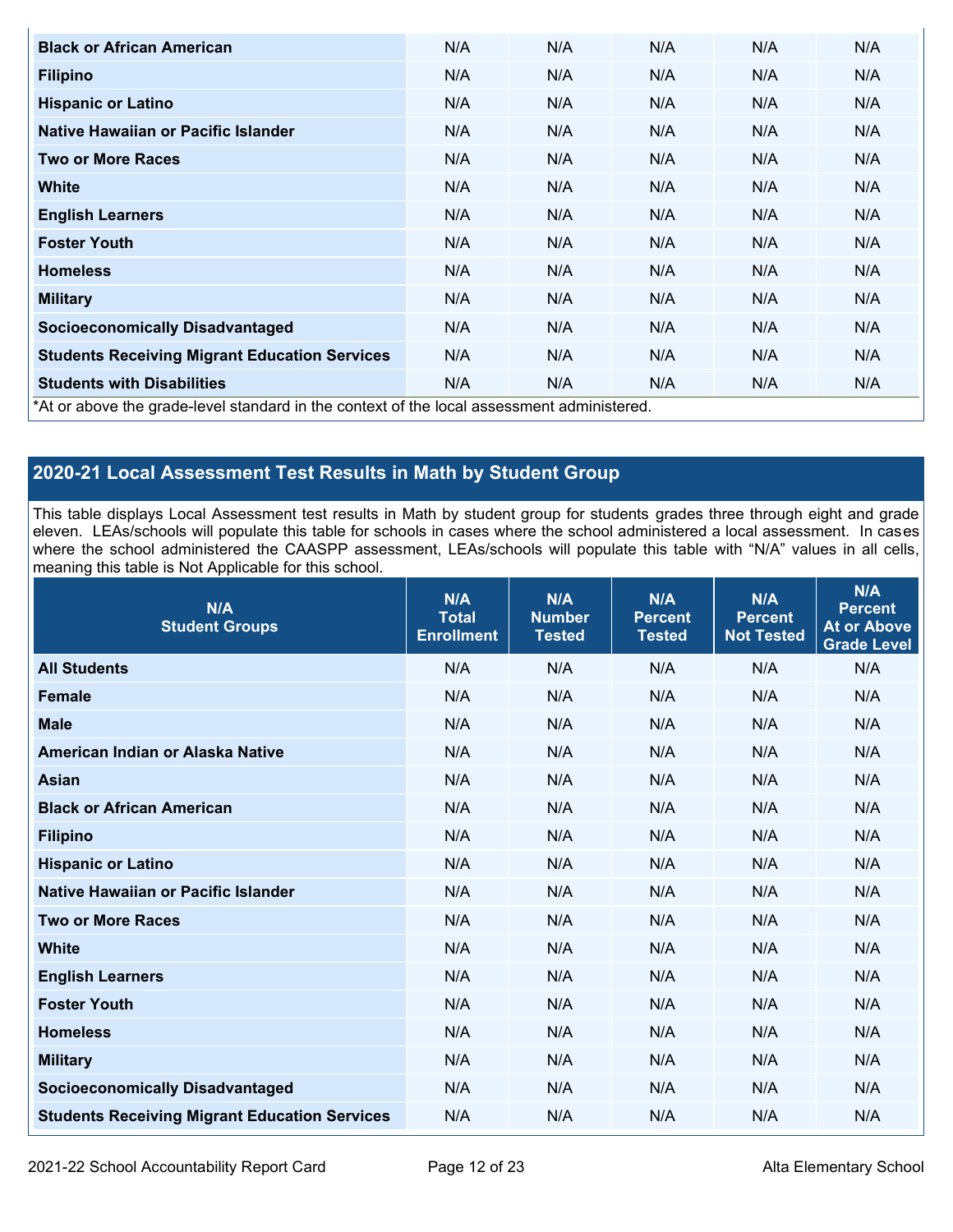| <b>Students with Disabilities</b>                                                           | N/A | N/A | N/A | N/A | N/A |  |
|---------------------------------------------------------------------------------------------|-----|-----|-----|-----|-----|--|
| *At as above the escale level standard in the context of the local accordinate admissioned. |     |     |     |     |     |  |

\*At or above the grade-level standard in the context of the local assessment administered.

### **CAASPP Test Results in Science for All Students**

This table displays the percentage of all students grades five, eight, and High School meeting or exceeding the State Standard.

The 2019-2020 data cells with N/A values indicate that the 2019-2020 data are not available due to the COVID-19 pandemic and resulting summative testing suspension. The Executive Order N-30-20 was issued which waived the assessment, accountability, and reporting requirements for the 2019-2020 school year.

For any 2020-2021 data cells with N/T values indicate that this school did not test students using the CAASPP Science.

| <b>Subject</b>                | <b>School</b><br>2019-20 | <b>School</b><br>2020-21 | <b>District</b><br>12019-20 | District<br>2020-21 | <b>State</b><br>2019-20 | <b>State</b><br>2020-21 |
|-------------------------------|--------------------------|--------------------------|-----------------------------|---------------------|-------------------------|-------------------------|
| <b>Science</b>                | N/A                      | NT                       | N/A                         | NT                  | N/A                     | 28.72                   |
| (grades 5, 8 and high school) |                          |                          |                             |                     |                         |                         |

### **2020-21 CAASPP Test Results in Science by Student Group**

This table displays CAASPP test results in Science by student group for students grades five, eight, and High School. For any data cells with N/T values indicate that this school did not test students using the CAASPP Science.

| <b>Student Group</b>                                 | <b>Total</b><br><b>Enrollment</b> | <b>Number</b><br><b>Tested</b> | <b>Percent</b><br><b>Tested</b> | <b>Percent</b><br><b>Not Tested</b> | <b>Percent</b><br><b>Met or</b><br><b>Exceeded</b> |
|------------------------------------------------------|-----------------------------------|--------------------------------|---------------------------------|-------------------------------------|----------------------------------------------------|
| <b>All Students</b>                                  | 59                                | <b>NT</b>                      | <b>NT</b>                       | <b>NT</b>                           | <b>NT</b>                                          |
| <b>Female</b>                                        | 33                                | <b>NT</b>                      | <b>NT</b>                       | <b>NT</b>                           | <b>NT</b>                                          |
| <b>Male</b>                                          | 26                                | <b>NT</b>                      | <b>NT</b>                       | <b>NT</b>                           | <b>NT</b>                                          |
| American Indian or Alaska Native                     | $\mathbf 0$                       | $\mathbf 0$                    | $\mathbf 0$                     | $\mathbf 0$                         | $\mathbf{0}$                                       |
| <b>Asian</b>                                         | $\overline{\phantom{a}}$          | <b>NT</b>                      | <b>NT</b>                       | <b>NT</b>                           | <b>NT</b>                                          |
| <b>Black or African American</b>                     | 0                                 | $\mathbf 0$                    | $\mathbf 0$                     | $\mathbf 0$                         | $\mathbf 0$                                        |
| <b>Filipino</b>                                      | $\Omega$                          | $\mathbf 0$                    | $\mathbf{0}$                    | $\Omega$                            | $\mathbf 0$                                        |
| <b>Hispanic or Latino</b>                            | 53                                | <b>NT</b>                      | <b>NT</b>                       | <b>NT</b>                           | <b>NT</b>                                          |
| Native Hawaiian or Pacific Islander                  | $\mathbf 0$                       | $\mathbf 0$                    | $\mathbf{0}$                    | $\mathbf 0$                         | $\mathbf{0}$                                       |
| <b>Two or More Races</b>                             | --                                | <b>NT</b>                      | <b>NT</b>                       | <b>NT</b>                           | <b>NT</b>                                          |
| <b>White</b>                                         | $\sim$                            | <b>NT</b>                      | <b>NT</b>                       | <b>NT</b>                           | <b>NT</b>                                          |
| <b>English Learners</b>                              | 14                                | <b>NT</b>                      | <b>NT</b>                       | <b>NT</b>                           | <b>NT</b>                                          |
| <b>Foster Youth</b>                                  | $-$                               | <b>NT</b>                      | <b>NT</b>                       | <b>NT</b>                           | <b>NT</b>                                          |
| <b>Homeless</b>                                      | 0                                 | $\mathbf{0}$                   | $\mathbf 0$                     | $\mathbf 0$                         | $\mathbf 0$                                        |
| <b>Military</b>                                      | $\Omega$                          | $\mathbf 0$                    | $\mathbf{0}$                    | $\mathbf{0}$                        | $\mathbf{0}$                                       |
| <b>Socioeconomically Disadvantaged</b>               | 56                                | <b>NT</b>                      | <b>NT</b>                       | <b>NT</b>                           | <b>NT</b>                                          |
| <b>Students Receiving Migrant Education Services</b> | --                                | <b>NT</b>                      | <b>NT</b>                       | <b>NT</b>                           | <b>NT</b>                                          |
| <b>Students with Disabilities</b>                    | $\qquad \qquad -$                 | <b>NT</b>                      | <b>NT</b>                       | <b>NT</b>                           | <b>NT</b>                                          |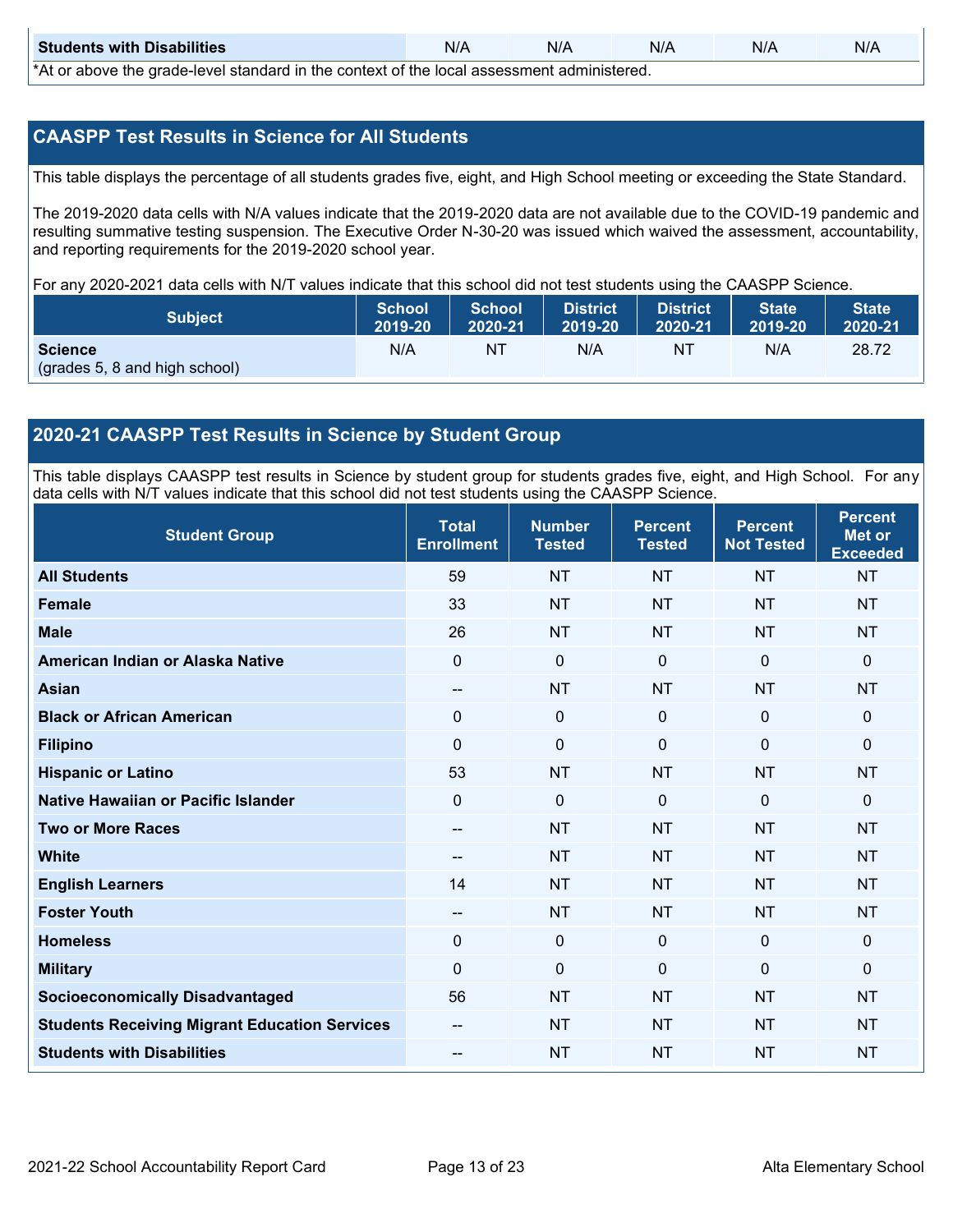# **B. Pupil Outcomes State Priority: Other Pupil Outcomes**

The SARC provides the following information relevant to the State priority: Other Pupil Outcomes (Priority 8): Pupil outcomes in the subject area of physical education.

### **2020-21 California Physical Fitness Test Results**

Due to the COVID-19 crisis, the Physical Fitness Test was suspended during the 2020-2021 school year and therefore no data are reported and each cell in this table is populated with "N/A."

| <b>Grade Level</b> | <b>Four of Six Fitness Standards</b> | <b>Five of Six Fitness Standards</b> | Percentage of Students Meeting   Percentage of Students Meeting   Percentage of Students Meeting  <br><b>Six of Six Fitness Standards</b> |
|--------------------|--------------------------------------|--------------------------------------|-------------------------------------------------------------------------------------------------------------------------------------------|
| Grade 5            | N/A                                  | N/A                                  | N/A                                                                                                                                       |
| Grade 7            | N/A                                  | N/A                                  | N/A                                                                                                                                       |
| Grade 9            | N/A                                  | N/A                                  | N/A                                                                                                                                       |

# **C. Engagement State Priority: Parental Involvement**

The SARC provides the following information relevant to the State priority: Parental Involvement (Priority 3): Efforts the school district makes to seek parent input in making decisions regarding the school district and at each school site.

### **2021-22 Opportunities for Parental Involvement**

Parent involvement and communication are essential to school success. Alta Elementary School continually strives to involve parents by exchanging information that helps parents understand and support school programs and by providing opportunities for parent participation in school activities.

There are numerous and varied opportunities for parent involvement.Under traditional school year conditions, the following parent involvement activities take place. Parents attend school functions and parent education nights, participate in parentteacher conferences, volunteer in classrooms, and chaperone field trips. Parents may also serve on advisory committees and leadership teams, including Parent Teacher Club (PTC), English Learners Advisory Council (ELAC), School Site Council (SSC), District Advisory Committee (DAC), and District English Learner Advisory Committee (DELAC). Parents participate in Bridge to Technology parent workshops throughout the year to support families of English Learners with Chromebooks and internet access at home.

Home and school communication is enhanced through weekly notices, monthly newsletters, parent/teacher conferences, the student/parent handbook, the school website, student progress/report cards, phone messages, Parent Square, and other regular communication activities. Translation is regularly provided.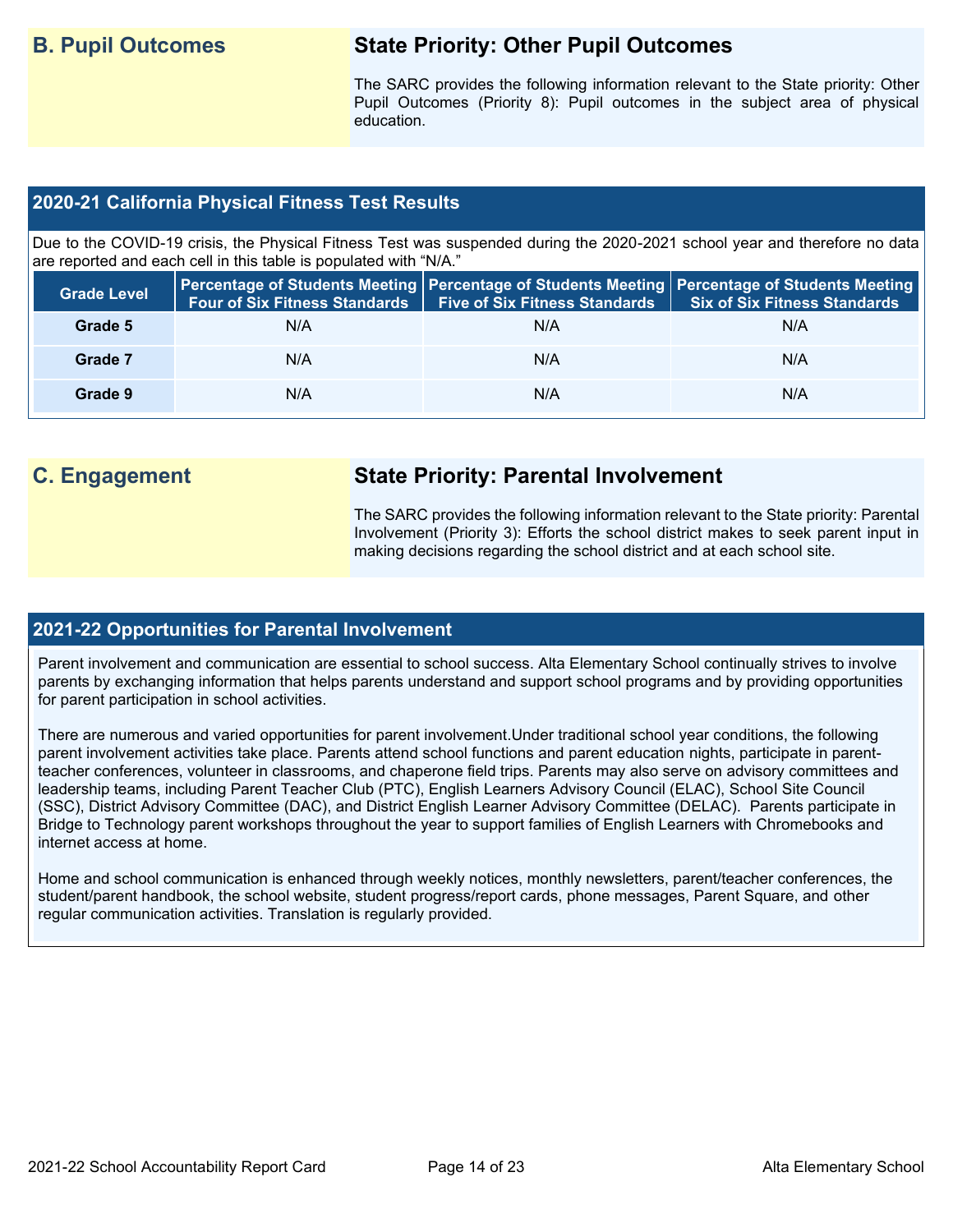## **2020-21 Chronic Absenteeism by Student Group**

| <b>Student Group</b>                                 | <b>Cumulative</b><br><b>Enrollment</b> | <b>Chronic</b><br><b>Absenteeism</b><br><b>Eligible Enrollment</b> | <b>Chronic</b><br><b>Absenteeism</b><br><b>Count</b> | <b>Chronic</b><br><b>Absenteeism</b><br><b>Rate</b> |
|------------------------------------------------------|----------------------------------------|--------------------------------------------------------------------|------------------------------------------------------|-----------------------------------------------------|
| <b>All Students</b>                                  | 379                                    | 363                                                                | 35                                                   | 9.6                                                 |
| <b>Female</b>                                        | 201                                    | 193                                                                | 16                                                   | 8.3                                                 |
| <b>Male</b>                                          | 178                                    | 170                                                                | 19                                                   | 11.2                                                |
| American Indian or Alaska Native                     | $\Omega$                               | $\mathbf{0}$                                                       | $\mathbf{0}$                                         | 0.0                                                 |
| <b>Asian</b>                                         | 2                                      | $\overline{2}$                                                     | $\mathbf{0}$                                         | 0.0                                                 |
| <b>Black or African American</b>                     | 0                                      | $\mathbf{0}$                                                       | $\mathbf{0}$                                         | 0.0                                                 |
| <b>Filipino</b>                                      | $\Omega$                               | $\Omega$                                                           | $\mathbf{0}$                                         | 0.0                                                 |
| <b>Hispanic or Latino</b>                            | 348                                    | 334                                                                | 31                                                   | 9.3                                                 |
| <b>Native Hawaiian or Pacific Islander</b>           | $\Omega$                               | 0                                                                  | $\mathbf{0}$                                         | 0.0                                                 |
| <b>Two or More Races</b>                             | 6                                      | 6                                                                  | 2                                                    | 33.3                                                |
| <b>White</b>                                         | 23                                     | 21                                                                 | $\overline{2}$                                       | 9.5                                                 |
| <b>English Learners</b>                              | 200                                    | 196                                                                | 21                                                   | 10.7                                                |
| <b>Foster Youth</b>                                  | $\mathbf{1}$                           | $\mathbf 1$                                                        | $\mathbf{0}$                                         | 0.0                                                 |
| <b>Homeless</b>                                      | 1                                      | 1                                                                  | 1                                                    | 100.0                                               |
| <b>Socioeconomically Disadvantaged</b>               | 346                                    | 334                                                                | 32                                                   | 9.6                                                 |
| <b>Students Receiving Migrant Education Services</b> | 33                                     | 32                                                                 | 4                                                    | 12.5                                                |
| <b>Students with Disabilities</b>                    | 28                                     | 27                                                                 | $\overline{2}$                                       | 7.4                                                 |

# **C. Engagement State Priority: School Climate**

The SARC provides the following information relevant to the State priority: School Climate (Priority 6):

- Pupil suspension rates;
- Pupil expulsion rates; and
- Other local measures on the sense of safety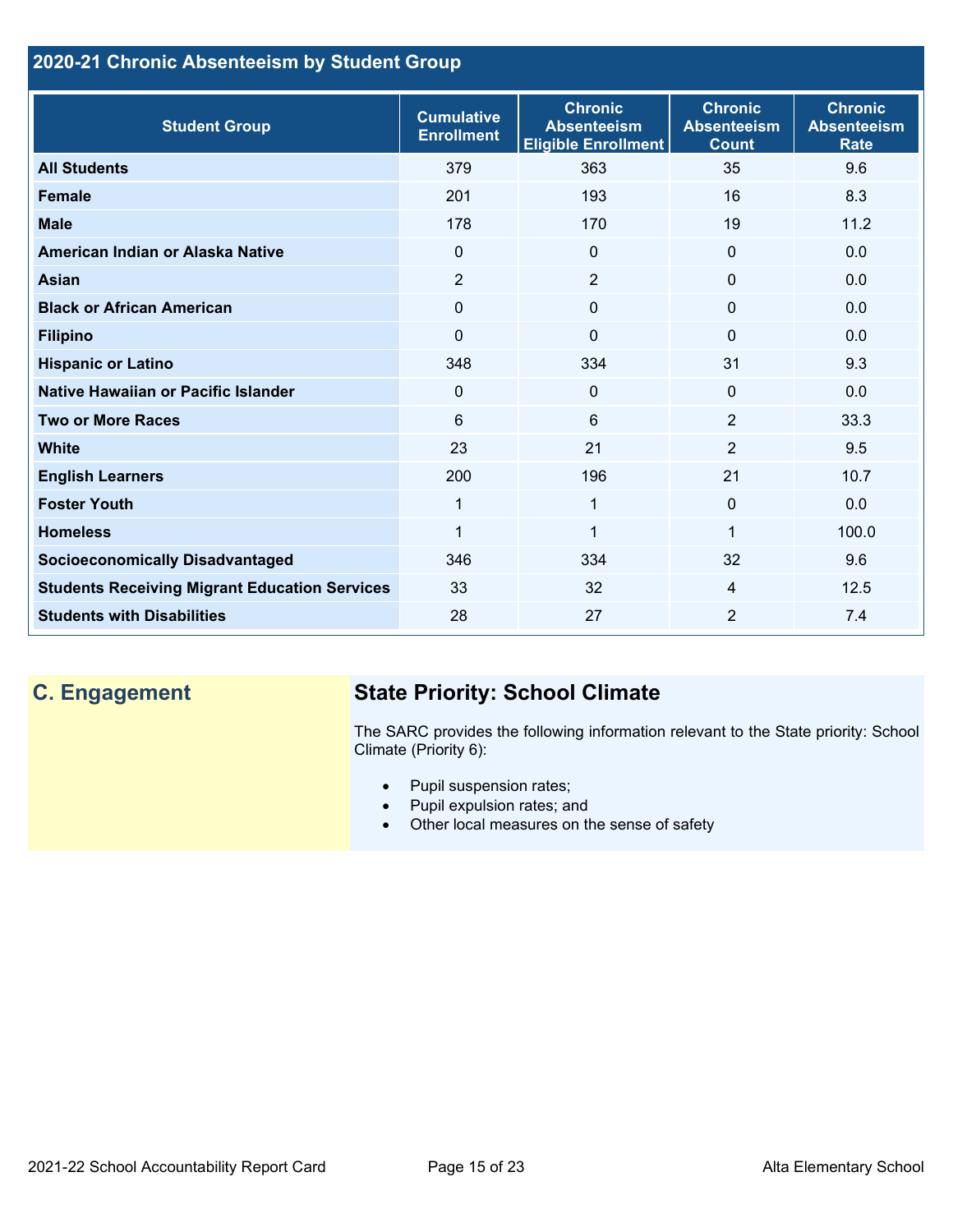### **Suspensions and Expulsions**

This table displays suspensions and expulsions data collected between July through June, each full school year respectively. Data collected during the 2020-21 school year may not be comparable to earlier years of this collection due to differences in learning mode instruction in response to the COVID-19 pandemic.

| <b>Subject</b>     | <b>School</b><br>2018-19 | <b>School</b><br>2020-21 | <b>District</b><br>2018-19 | <b>District</b><br>2020-21 | <b>State</b><br>2018-19 | <b>State</b><br>2020-21 |
|--------------------|--------------------------|--------------------------|----------------------------|----------------------------|-------------------------|-------------------------|
| <b>Suspensions</b> | 0.72                     | 0.00                     | 3.08                       | 0.53                       | 3.47                    | 0.20                    |
| <b>Expulsions</b>  | 0.00                     | 0.00                     | 0.02                       | 0.00                       | 0.08                    | 0.00                    |

This table displays suspensions and expulsions data collected between July through February, partial school year due to the COVID-19 pandemic. The 2019-2020 suspensions and expulsions rate data are not comparable to other year data because the 2019-2020 school year is a partial school year due to the COVID-19 crisis. As such, it would be inappropriate to make any comparisons in rates of suspensions and expulsions in the 2019-2020 school year compared to other school years.

| <b>Subject</b>     | <b>School</b><br>2019-20 | <b>District</b><br>2019-20 | <b>State</b><br>2019-20 |
|--------------------|--------------------------|----------------------------|-------------------------|
| <b>Suspensions</b> | 0.52                     | 2.38                       | 2.45                    |
| <b>Expulsions</b>  | 0.00                     | 0.00                       | 0.05                    |

### **2020-21 Suspensions and Expulsions by Student Group**

| <b>Student Group</b>                                 | <b>Suspensions Rate</b> | <b>Expulsions Rate</b> |
|------------------------------------------------------|-------------------------|------------------------|
| <b>All Students</b>                                  | 0.00                    | 0.00                   |
| <b>Female</b>                                        | 0.00                    | 0.00                   |
| <b>Male</b>                                          | 0.00                    | 0.00                   |
| American Indian or Alaska Native                     | 0.00                    | 0.00                   |
| <b>Asian</b>                                         | 0.00                    | 0.00                   |
| <b>Black or African American</b>                     | 0.00                    | 0.00                   |
| <b>Filipino</b>                                      | 0.00                    | 0.00                   |
| <b>Hispanic or Latino</b>                            | 0.00                    | 0.00                   |
| Native Hawaiian or Pacific Islander                  | 0.00                    | 0.00                   |
| <b>Two or More Races</b>                             | 0.00                    | 0.00                   |
| <b>White</b>                                         | 0.00                    | 0.00                   |
| <b>English Learners</b>                              | 0.00                    | 0.00                   |
| <b>Foster Youth</b>                                  | 0.00                    | 0.00                   |
| <b>Homeless</b>                                      | 0.00                    | 0.00                   |
| <b>Socioeconomically Disadvantaged</b>               | 0.00                    | 0.00                   |
| <b>Students Receiving Migrant Education Services</b> | 0.00                    | 0.00                   |
| <b>Students with Disabilities</b>                    | 0.00                    | 0.00                   |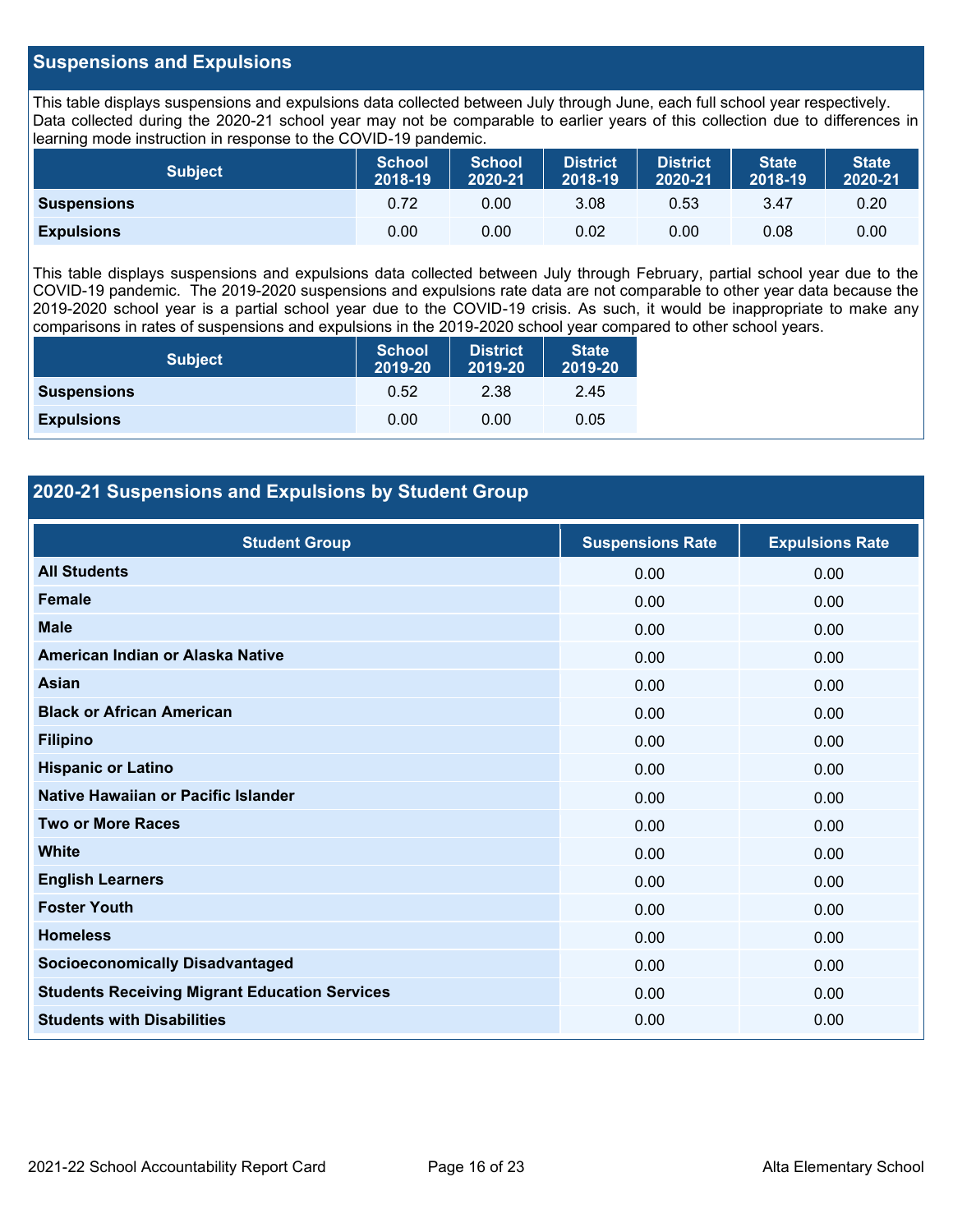### **2021-22 School Safety Plan**

Safety of students and staff is a primary concern of Alta Elementary School. Before, during, and after school, the campus is monitored by assigned staff. All visitors must sign in at the office and wear appropriate identification while on campus.

The comprehensive school safety plan is designed to assist in preparing for emergencies, managing emergency response efforts, and maintaining a safe school environment. The plan requires identification of security needs, development of prevention and intervention techniques, evaluation of physical facilities, and communication with staff and students. Components of the plan include: child abuse reporting procedures, teacher notification of potentially volatile pupils, disaster response procedures, procedures for safe entrance and evacuation from school, and policies for sexual harassment and suspension and expulsion. The safety plan is reviewed annually, updated as needed, and is fully compliant with federal and state regulations. The plan was last discussed and reviewed/updated with staff/parents on October 26, 2021. The plan was presented to current staff on December 3, 2021. An updated copy is available to the public at the school office.

The school's disaster preparedness plan includes steps for ensuring the safety of students and staff during a disaster. Emergency preparedness drills are conducted regularly and the school staff is appropriately trained.

## **D. Other SARC Information Information Required in the SARC**

The information in this section is required to be in the SARC but is not included in the state priorities for LCFF.

### **2018-19 Elementary Average Class Size and Class Size Distribution**

This table displays the 2018-19 average class size and class size distribution. The columns titled "Number of Classes" indicates how many classes fall into each size category (a range of total students per class). The "Other" category is for multigrade level classes.

| <b>Grade Level</b> | <b>Average</b><br><b>Class Size</b> | <b>1-20 Students</b> | Number of Classes with   Number of Classes with   Number of Classes with<br>21-32 Students | 33+ Students |
|--------------------|-------------------------------------|----------------------|--------------------------------------------------------------------------------------------|--------------|
| Κ                  | 25                                  |                      | 3                                                                                          |              |
|                    | 21                                  |                      | 3                                                                                          |              |
|                    | 22                                  |                      | 3                                                                                          |              |
|                    | 26                                  |                      | ◠                                                                                          |              |
|                    | 32                                  |                      | っ                                                                                          |              |
|                    | 29                                  |                      | ◠                                                                                          |              |
|                    |                                     |                      |                                                                                            |              |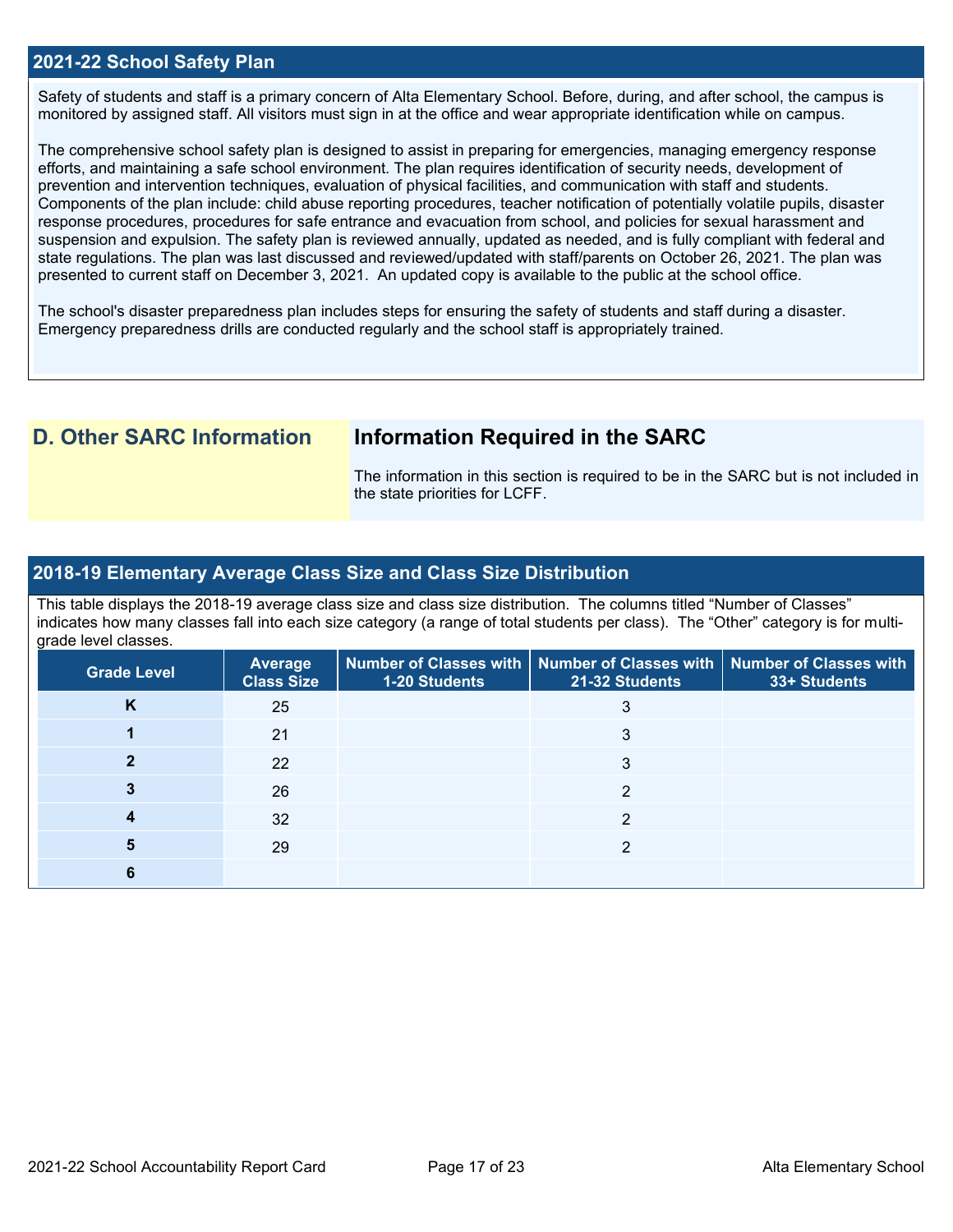### **2019-20 Elementary Average Class Size and Class Size Distribution**

This table displays the 2019-20 average class size and class size distribution. The columns titled "Number of Classes" indicates how many classes fall into each size category (a range of total students per class). The "Other" category is for multi-grade level classes.

| <b>Grade Level</b> | <b>Average</b><br><b>Class Size</b> | 1-20 Students | Number of Classes with   Number of Classes with   Number of Classes with<br>21-32 Students | 33+ Students |
|--------------------|-------------------------------------|---------------|--------------------------------------------------------------------------------------------|--------------|
| v<br>ĸ             | 24                                  |               | 2                                                                                          |              |
|                    | 25                                  |               | ◠                                                                                          |              |
|                    | 20                                  |               |                                                                                            |              |
|                    | 26                                  |               | っ                                                                                          |              |
|                    | 32                                  |               | ◠                                                                                          |              |
| 5                  | 32                                  |               | າ                                                                                          |              |
| 6                  |                                     |               |                                                                                            |              |

### **2020-21 Elementary Average Class Size and Class Size Distribution**

This table displays the 2020-21 average class size and class size distribution. The columns titled "Number of Classes" indicates how many classes fall into each size category (a range of total students per class). The "Other" category is for multi-grade level classes.

| <b>Grade Level</b> | <b>Average</b><br><b>Class Size</b> | 1-20 Students | Number of Classes with   Number of Classes with   Number of Classes with<br>21-32 Students | 33+ Students |
|--------------------|-------------------------------------|---------------|--------------------------------------------------------------------------------------------|--------------|
| K                  | 25                                  |               | 3                                                                                          |              |
|                    | 18                                  | 3             |                                                                                            |              |
|                    | 18                                  | 3             |                                                                                            |              |
|                    | 26                                  |               | ◠                                                                                          |              |
|                    | 29                                  |               | ◠                                                                                          |              |
| 5                  | 30                                  |               | っ                                                                                          |              |
|                    |                                     |               |                                                                                            |              |

### **2020-21 Ratio of Pupils to Academic Counselor**

This table displays the ratio of pupils to Academic Counselor. One full time equivalent (FTE) equals one staff member working full time; one FTE could also represent two staff members who each work 50 percent of full time.

| <b>Title</b>                        | <b>Ratio</b> |
|-------------------------------------|--------------|
| <b>Pupils to Academic Counselor</b> |              |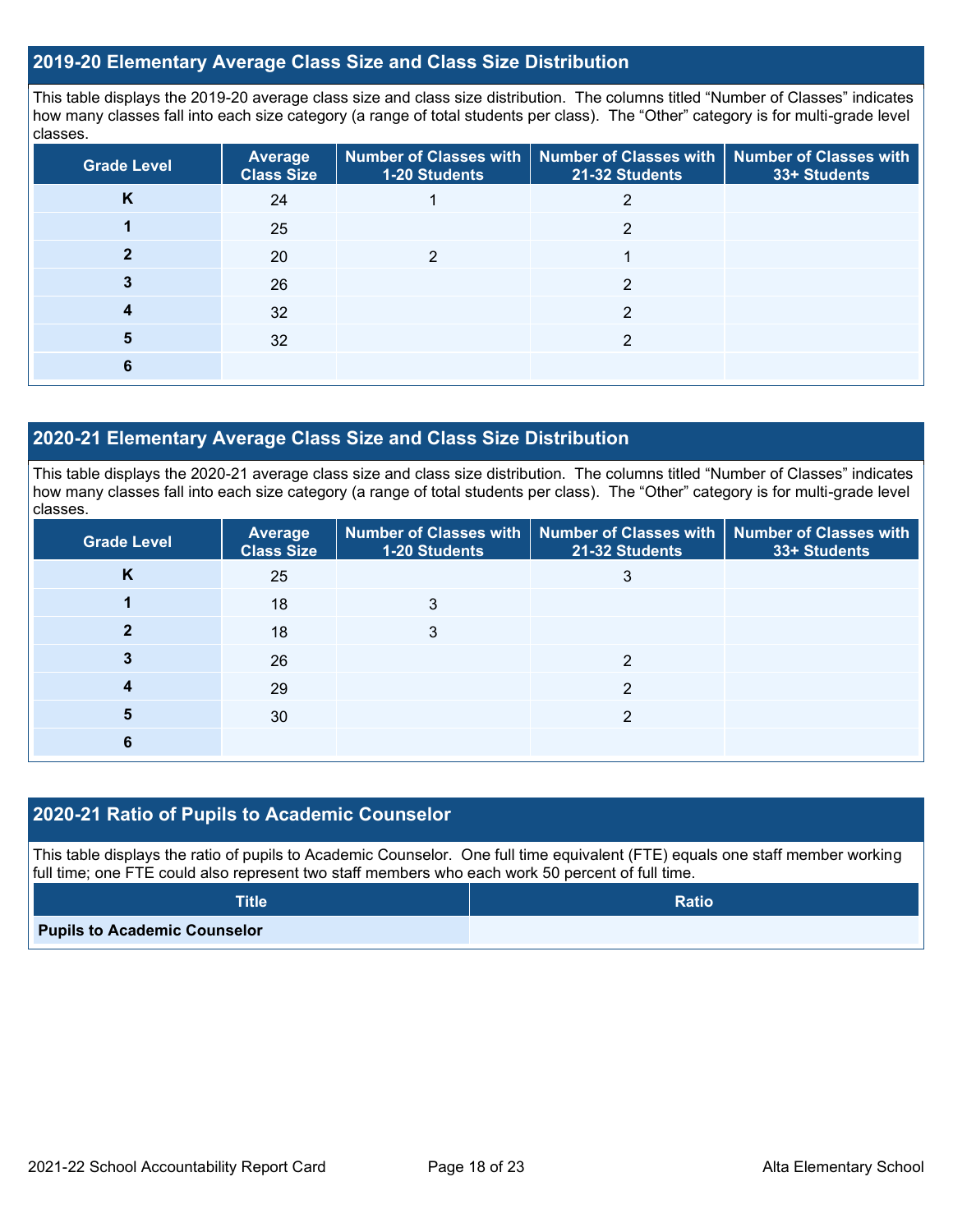### **2020-21 Student Support Services Staff**

This table displays the number of FTE support staff assigned to this school. One full time equivalent (FTE) equals one staff member working full time; one FTE could also represent two staff members who each work 50 percent of full time.

| <b>Title</b>                                                         | <b>Number of FTE Assigned to School</b> |
|----------------------------------------------------------------------|-----------------------------------------|
| <b>Counselor (Academic, Social/Behavioral or Career Development)</b> | 0                                       |
| Library Media Teacher (Librarian)                                    | 0                                       |
| Library Media Services Staff (Paraprofessional)                      | 0                                       |
| <b>Psychologist</b>                                                  | 0                                       |
| <b>Social Worker</b>                                                 | $\Omega$                                |
| <b>Speech/Language/Hearing Specialist</b>                            | 0                                       |
| <b>Resource Specialist (non-teaching)</b>                            | 0                                       |

### **2019-20 Expenditures Per Pupil and School Site Teacher Salaries**

This table displays the 2019-20 expenditures per pupil and average teach salary for this school. Cells with N/A values do not require data.

| Level                                                | <b>Expenditures</b><br><b>Total</b><br><b>Per Pupil</b><br><b>Expenditures</b><br>(Restricted)<br><b>Per Pupil</b> |          | <b>Expenditures</b><br><b>Per Pupil</b><br>(Unrestricted) | <b>Average</b><br><b>Teacher</b><br><b>Salary</b> |  |
|------------------------------------------------------|--------------------------------------------------------------------------------------------------------------------|----------|-----------------------------------------------------------|---------------------------------------------------|--|
| <b>School Site</b>                                   | \$7,418.86                                                                                                         | \$877.73 | \$6.539.14                                                | \$77.632.54                                       |  |
| <b>District</b>                                      | N/A                                                                                                                | N/A      | \$7,477.39                                                | \$75,311                                          |  |
| <b>Percent Difference - School Site and District</b> | N/A                                                                                                                | N/A      | $-13.4$                                                   | 10.5                                              |  |
| <b>State</b>                                         |                                                                                                                    |          | \$8,444                                                   | \$81,044                                          |  |
| <b>Percent Difference - School Site and State</b>    | N/A                                                                                                                | N/A      | $-25.4$                                                   | 3.2                                               |  |

### **2020-21 Types of Services Funded**

State Lottery; Title I Part A; Save The Children After School Program; Migrant Education services; and Special Education services. Supplemental and Concentrated funds are utilized for additional parent involvement/engagement and education, support for Chronic Absenteeism and for PBIS.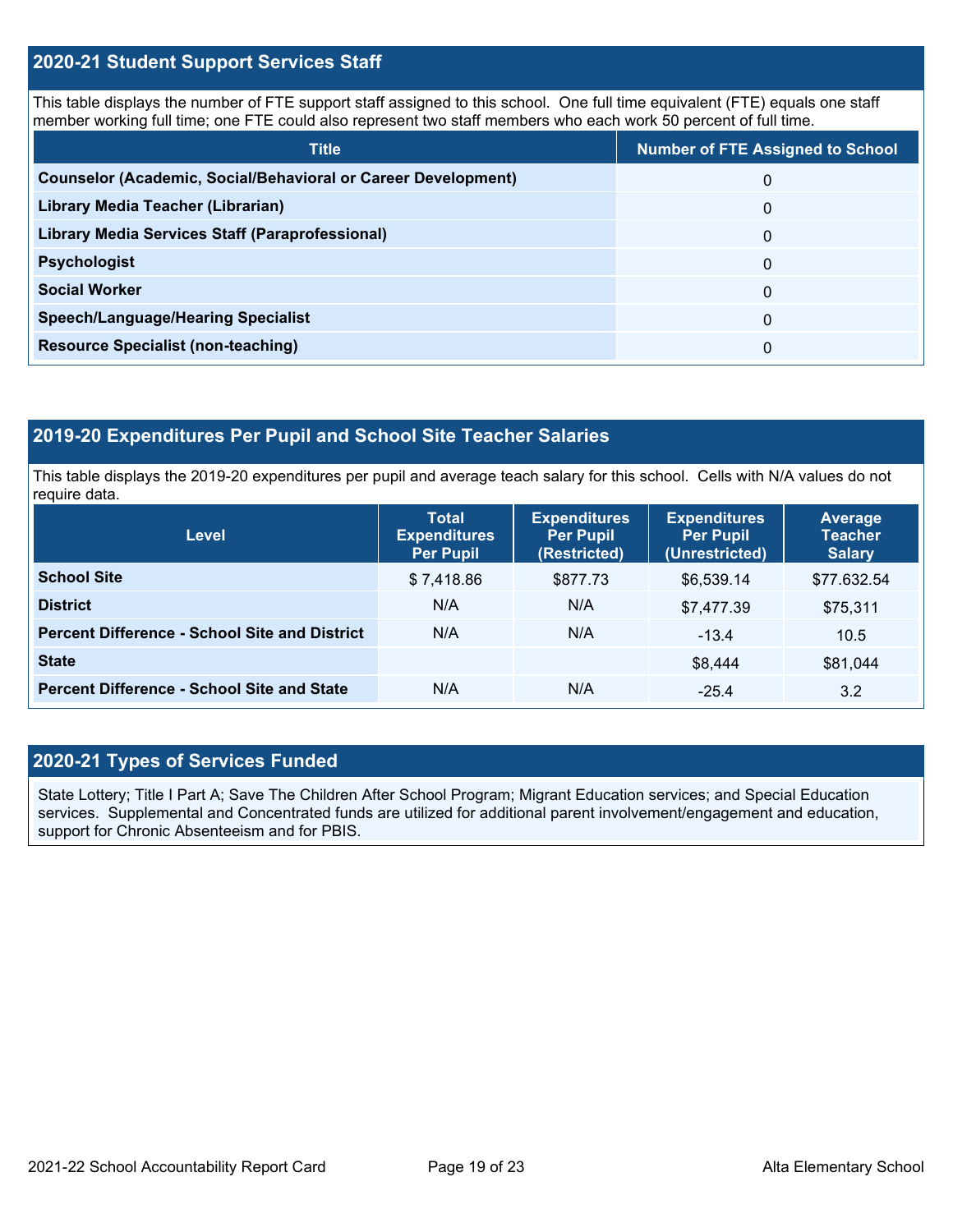### **2019-20 Teacher and Administrative Salaries**

This table displays the 2019-20 Teacher and Administrative salaries. For detailed information on salaries, see the CDE Certification Salaries & Benefits web page at [http://www.cde.ca.gov/ds/fd/cs/.](http://www.cde.ca.gov/ds/fd/cs/)

| Category                                             | <b>District</b><br><b>Amount</b> | <b>State Average</b><br>for Districts<br>in Same Category |
|------------------------------------------------------|----------------------------------|-----------------------------------------------------------|
| <b>Beginning Teacher Salary</b>                      | \$48,010                         | \$51,029                                                  |
| <b>Mid-Range Teacher Salary</b>                      | \$69,956                         | \$78,583                                                  |
| <b>Highest Teacher Salary</b>                        | \$102,133                        | \$99,506                                                  |
| <b>Average Principal Salary (Elementary)</b>         | \$123,232                        | \$124,576                                                 |
| <b>Average Principal Salary (Middle)</b>             | \$132,992                        | \$131,395                                                 |
| <b>Average Principal Salary (High)</b>               | \$147,623                        | \$144,697                                                 |
| <b>Superintendent Salary</b>                         | \$223,065                        | \$240,194                                                 |
| <b>Percent of Budget for Teacher Salaries</b>        | 28%                              | 34%                                                       |
| <b>Percent of Budget for Administrative Salaries</b> | 6%                               | 6%                                                        |

### **Professional Development**

Professional development at Alta Elementary School is designed to meet the individual needs of teachers as well as broader school concerns. Professional development may take the form of trainings, conferences/workshops, coaching, peer observation, or constructive self-reflection and are consistent with our school vision and goals. Principal, teachers, instructional aides, and other support personnel may take part in these activities.

For the 2021-22 school year, Alta Elementary School continued its focus on the District's Instructional Action Plan. The school/District continued to emphasize and provide training in Thinking Maps, Literacy Centers, Number Talks, Illuminate, iReady, EdCaliber, implementing designated ELD lessons, BPST/SRI as formative assessments, Amplify Science, and Write from the Beginning and Beyond. Additionally, several teachers continued their training in Next Generation Science Standards (NGSS), as KCUSD is part of an implementation grant. Math support from the district math coach was also provided to support teachers. Dual immersion teachers received training on Benchmark Curriculum and Imagine Espanol.

Alta School utilizes an Instructional Leadership Team that consists of grade level teachers as our guiding coalition for high leverage teaching practices implementation to support students in reaching high levels of comprehension and mathematical reasoning. Our teachers are focusing on building student's vocabulary and academic discourse in both reading and math.

From 2017-2021 school years, Alta Elementary School continues to emphasize collaborative team building, assessment and data collection, emphasis on strategies to instruct English Language Learners, and high leverage teaching strategies for staff. Professional collaboration to analyze and interpret data is given to teachers weekly during early release schedules with site and district colleagues. Professional Development has been provided by the district to train teachers how to teach writing and math effectively to align with state standards. Teachers may also attend conferences and workshops and are supported with vertical team meetings to provide opportunities for collaboration. Three buy-back days per year are also given, in addition to weekly early release days, to provide time for quality professional development and professional learning communities.

This table displays the number of school days dedicated to staff development and continuous improvement.

| <b>Subiect</b> \                                                                |    |    |  |
|---------------------------------------------------------------------------------|----|----|--|
| Number of school days dedicated to Staff Development and Continuous Improvement | 42 | 42 |  |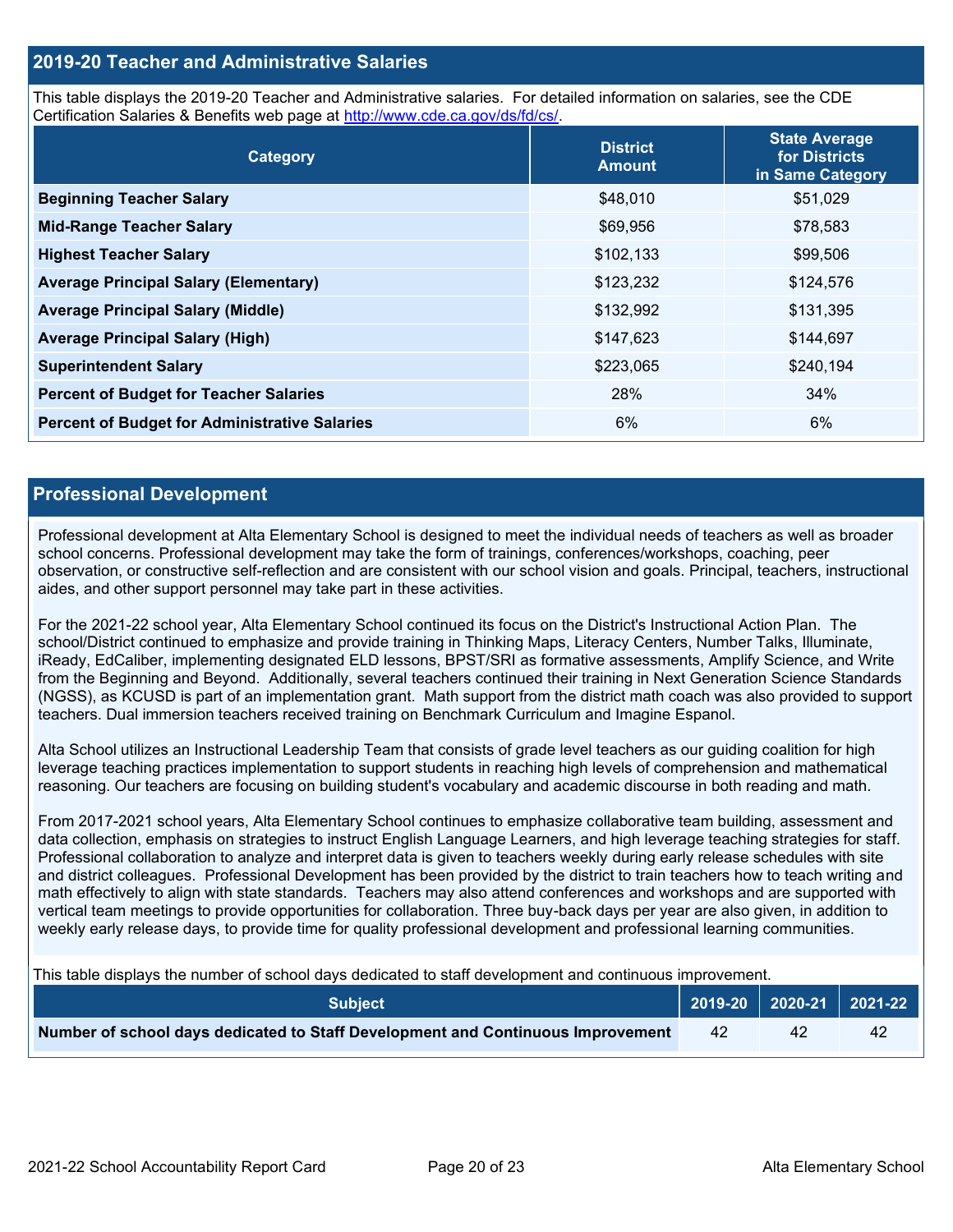# **Kings Canyon Joint Unified School District 2020-21 Local Accountability Report Card (LARC) Addendum**

# **Local Accountability Report Card (LARC) Addendum**

**2020-21 Local Accountability Report Card (LARC) Addendum Overview**



On July 14, 2021, the California State Board of Education (SBE) determined that the California Department of Education (CDE) will use the SARC as the mechanism to conduct a one-time data collection of the LEA-level aggregate test results of all school's local assessments administered during the 2020–2021 school year in order to meet the federal Every Students Succeeds Act (ESSA) reporting requirement for the Local Educational Agency Accountability Report Cards (LARCs).

Each local educational agency (LEA) is responsible for preparing and posting their annual LARC in accordance with the federal ESSA. As a courtesy, the CDE prepares and posts the LARCs on behalf of all LEAs.

Only for the 2020–2021 school year and the 2020–2021 LARCs, LEAs are required to report their aggregate local assessments test results at the LEA-level to the CDE by populating the tables below via the SARC. These data will be used to meet the LEAs' federal requirement for their LARCs. Note that it is the responsibility of the school and LEA to ensure that all student privacy and suppression rules are in place when reporting data in Tables 3 and 4 in the Addendum, as applicable.

The tables below are not part of the SBE approved 2020–2021 SARC template but rather are the mechanism by which these required data will be collected from LEAs.

For purposes of the LARC and the following tables, an LEA is defined as a school district, a county office of education, or a direct funded charter school.

| <b>2021-22 District Contact Information</b> |                                            |  |  |  |
|---------------------------------------------|--------------------------------------------|--|--|--|
| <b>District Name</b>                        | Kings Canyon Joint Unified School District |  |  |  |
| <b>Phone Number</b>                         | 559.305.7010                               |  |  |  |
| Superintendent                              | John Campbell                              |  |  |  |
| <b>Email Address</b>                        | guzman-j@kcusd.com                         |  |  |  |
| <b>District Website Address</b>             | https://www.kcusd.com                      |  |  |  |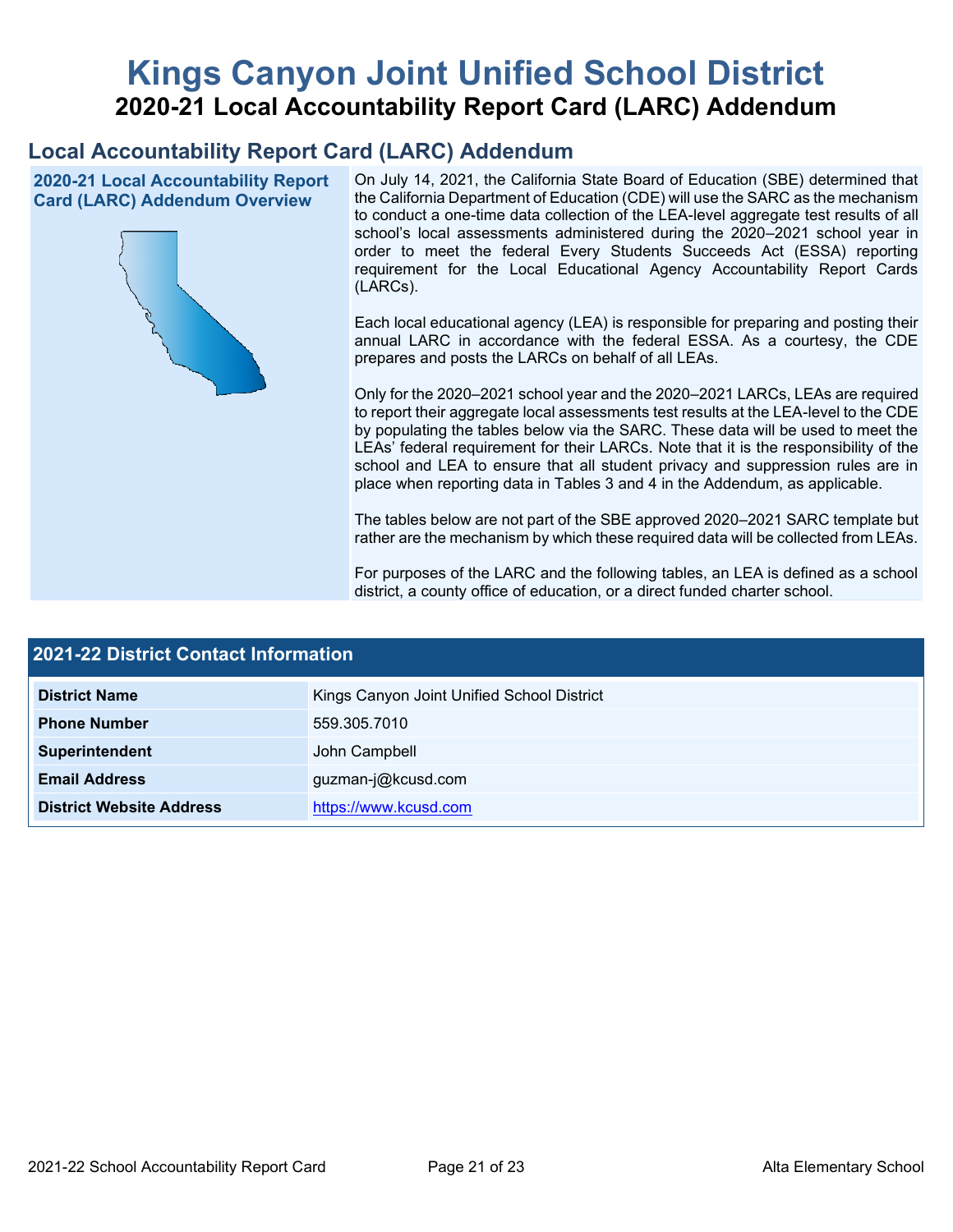### **2020-21 CAASPP Test Results in ELA by Student Group**

This table displays CAASPP test results in ELA by student group for students grades three through eight and grade eleven taking and completing a state-administered assessment. The CDE will populate this table for schools in cases where the school administered the CAASPP assessment. In cases where the school administered a local assessment instead of CAASPP, the CDE will populate this table with "NT" values, meaning this school did not test students using the CAASPP. See the local assessment(s) table for more information.

| <b>CAASPP</b><br><b>Student Groups</b>               | <b>CAASPP</b><br><b>Total</b><br><b>Enrollment</b> | <b>CAASPP</b><br><b>Number</b><br><b>Tested</b> | <b>CAASPP</b><br><b>Percent</b><br><b>Tested</b> | <b>CAASPP</b><br><b>Percent</b><br><b>Not Tested</b> | <b>CAASPP</b><br><b>Percent</b><br>Met or<br><b>Exceeded</b> |
|------------------------------------------------------|----------------------------------------------------|-------------------------------------------------|--------------------------------------------------|------------------------------------------------------|--------------------------------------------------------------|
| <b>All Students</b>                                  | 5121                                               | 4993                                            | 97.50                                            | 2.50                                                 | 41.96                                                        |
| <b>Female</b>                                        | 2481                                               | 2426                                            | 97.78                                            | 2.22                                                 | 47.03                                                        |
| <b>Male</b>                                          | 2640                                               | 2567                                            | 97.23                                            | 2.77                                                 | 37.16                                                        |
| American Indian or Alaska Native                     | 23                                                 | 20                                              | 86.96                                            | 13.04                                                | 20.00                                                        |
| <b>Asian</b>                                         | 27                                                 | 26                                              | 96.30                                            | 3.70                                                 | 57.69                                                        |
| <b>Black or African American</b>                     | 14                                                 | 14                                              | 100.00                                           | 0.00                                                 | 57.14                                                        |
| <b>Filipino</b>                                      | 15                                                 | 13                                              | 86.67                                            | 13.33                                                | 69.23                                                        |
| <b>Hispanic or Latino</b>                            | 4567                                               | 4471                                            | 97.90                                            | 2.10                                                 | 40.59                                                        |
| Native Hawaiian or Pacific Islander                  | $\overline{\phantom{a}}$                           | $\overline{\phantom{a}}$                        | --                                               | $\overline{\phantom{m}}$                             | $\overline{\phantom{a}}$                                     |
| <b>Two or More Races</b>                             | 60                                                 | 55                                              | 91.67                                            | 8.33                                                 | 45.45                                                        |
| <b>White</b>                                         | 412                                                | 391                                             | 94.90                                            | 5.10                                                 | 55.75                                                        |
| <b>English Learners</b>                              | 1328                                               | 1286                                            | 96.84                                            | 3.16                                                 | 8.94                                                         |
| <b>Foster Youth</b>                                  | 39                                                 | 37                                              | 94.87                                            | 5.13                                                 | 29.73                                                        |
| <b>Homeless</b>                                      | 38                                                 | 30                                              | 78.95                                            | 21.05                                                | 26.67                                                        |
| <b>Military</b>                                      | --                                                 | $\qquad \qquad -$                               | --                                               | --                                                   | --                                                           |
| <b>Socioeconomically Disadvantaged</b>               | 4490                                               | 4390                                            | 97.77                                            | 2.23                                                 | 39.27                                                        |
| <b>Students Receiving Migrant Education Services</b> | 254                                                | 250                                             | 98.43                                            | 1.57                                                 | 31.60                                                        |
| <b>Students with Disabilities</b>                    | 400                                                | 368                                             | 92.00                                            | 8.00                                                 | 11.41                                                        |